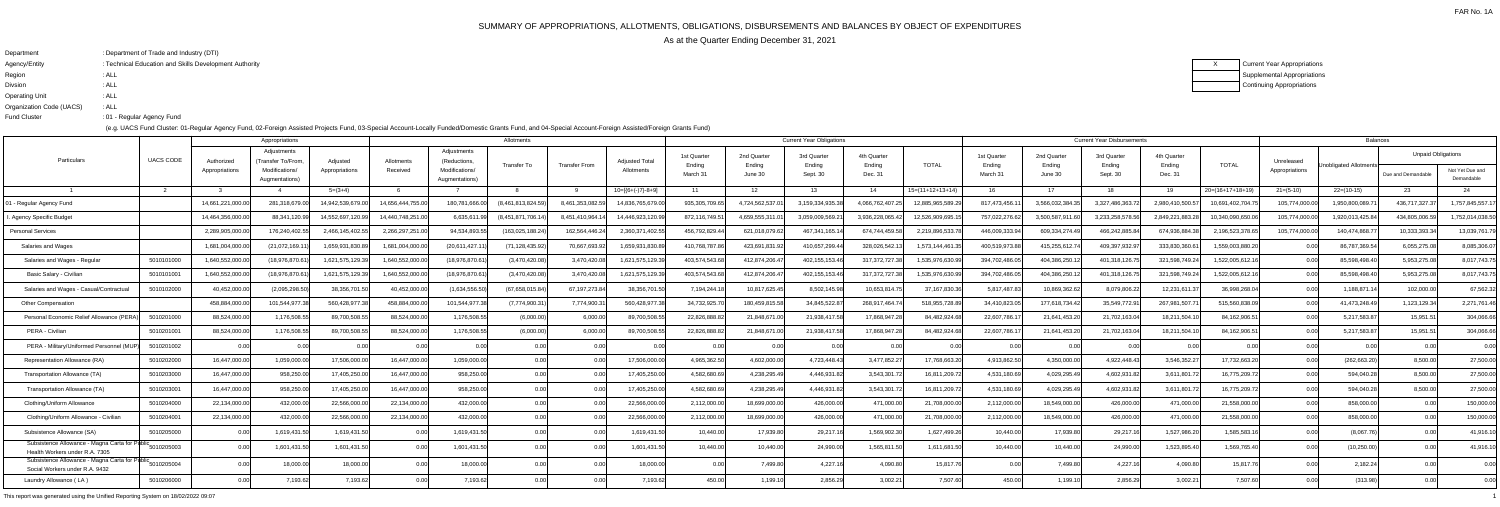| : Department of Trade and Industry (DTI)               |
|--------------------------------------------------------|
| : Technical Education and Skills Development Authority |
| : ALL                                                  |
| : ALL                                                  |
| : ALL                                                  |
| : ALL                                                  |
| :01 - Regular Agency Fund                              |
|                                                        |

|                                                                                      |                  |                              | Appropriations                                                        |                            |                        |                                                                | Allotments                           |                      |                                     |                                   |                                  | <b>Current Year Obligations</b>   |                                  |                               |                                   |                                  | <b>Current Year Disbursements</b> |                                  |                    |                              | <b>Balances</b>        |                                                 |                               |
|--------------------------------------------------------------------------------------|------------------|------------------------------|-----------------------------------------------------------------------|----------------------------|------------------------|----------------------------------------------------------------|--------------------------------------|----------------------|-------------------------------------|-----------------------------------|----------------------------------|-----------------------------------|----------------------------------|-------------------------------|-----------------------------------|----------------------------------|-----------------------------------|----------------------------------|--------------------|------------------------------|------------------------|-------------------------------------------------|-------------------------------|
| Particulars                                                                          | <b>UACS CODE</b> | Authorized<br>Appropriations | Adjustments<br>(Transfer To/From,<br>Modifications/<br>Augmentations) | Adjusted<br>Appropriations | Allotments<br>Received | Adjustments<br>(Reductions<br>Modifications/<br>Augmentations) | Transfer To                          | <b>Transfer From</b> | <b>Adjusted Total</b><br>Allotments | 1st Quarter<br>Ending<br>March 31 | 2nd Quarter<br>Ending<br>June 30 | 3rd Quarter<br>Ending<br>Sept. 30 | 4th Quarter<br>Ending<br>Dec. 31 | <b>TOTAL</b>                  | 1st Quarter<br>Ending<br>March 31 | 2nd Quarter<br>Ending<br>June 30 | 3rd Quarter<br>Ending<br>Sept. 30 | 4th Quarter<br>Ending<br>Dec. 31 | <b>TOTAL</b>       | Unreleased<br>Appropriations | Unobligated Allotments | <b>Unpaid Obligations</b><br>Due and Demandable | Not Yet Due and<br>Demandable |
|                                                                                      |                  |                              |                                                                       | $5=(3+4)$                  |                        |                                                                |                                      |                      | $10=[{6+(-)}7-8+9]$                 | - 11                              | 12                               | 13                                | -14                              | $15=(11+12+13+14)$            | 16                                | 17                               | 18                                | 19                               | $20=(16+17+18+19)$ | $21 = (5-10)$                | $22=(10-15)$           | 23                                              | -24                           |
| Laundry Allowance - Magna Carta Benefits fr<br>Public Health Workers under R.A. 7305 | 5010206004       |                              | 7,193.62                                                              | 7,193.6                    |                        | 7,193.62                                                       |                                      |                      | 7,193.62                            | 450.0                             | 1,199.1                          | 2,856.29                          | 3,002.21                         | 7,507.60                      | 450.00                            | 1,199.1                          | 2,856.29                          | 3,002.2                          | 7,507.60           |                              | (313.98)               |                                                 |                               |
| Honoraria                                                                            | 5010210000       | 0.00                         | 5,000.00                                                              | 5,000.0                    |                        | 5,000.00                                                       | 0.00                                 |                      | 5,000.00                            | 5,000.00                          |                                  | 12,500.00                         | 5,000.00                         | 22,500.00                     | 5,000.00                          | 0.00                             | 12,500.00                         | 5,000.00                         | 22,500.00          | 0.00                         | (17,500.00)            |                                                 | 0.00                          |
| Honoraria - Civilian                                                                 | 5010210001       |                              | 5,000.00                                                              | 5,000.0                    |                        | 5,000.00                                                       | 0.00                                 |                      | 5,000.00                            | 5,000.00                          |                                  | 12,500.00                         | 5,000.00                         | 22,500.00                     | 5,000.00                          | 0.00                             | 12,500.00                         | 5,000.00                         | 22,500.00          | 0.00                         | (17,500.00)            |                                                 | 0.00                          |
| Hazard Pay (HP)                                                                      | 5010211000       | 5,016,000.00                 | 7,192,103.73                                                          | 12,208,103.7               | 5,016,000.0            | 7,192,103.73                                                   | (3,860,074.31)                       | 3,860,074.3          | 12,208,103.73                       | 3,075.00                          | 768,081.0                        | 1,628,602.6                       | 6,845,247.49                     | 9,245,006.17                  | 3,075.00                          | 768,081.06                       | 1,628,602.62                      | 6,845,247.49                     | 9,245,006.1        |                              | 2,963,097.56           |                                                 | 0.00                          |
| Hazard Pay                                                                           | 5010211001       |                              | 3,687,072.27                                                          | 3,687,072.2                |                        | 3,687,072.27                                                   |                                      |                      | 3,687,072.27                        |                                   |                                  | 161,500.00                        | 3,525,572.27                     | 3,687,072.27                  | 0.00                              |                                  | 161,500.00                        | 3,525,572.27                     | 3,687,072.27       | 0.OO                         |                        |                                                 | 0.00                          |
| Hazard Duty Pay - Civilian                                                           | 5010211002       |                              | 3,445,129.7                                                           | 3,445,129.7                |                        | 3,445,129.7                                                    | 0.00                                 |                      | 3,445,129.79                        |                                   | 128,250.0                        | 1,019,360.00                      | 1,992,519.79                     | 3,140,129.79                  | 0.00                              | 128,250.00                       | 1,019,360.0                       | 1,992,519.7                      | 3,140,129.79       | 0.00                         | 305,000.00             |                                                 | 0.00                          |
| HP - Magna Carta Benefits for Public Health<br>Workers under R.A. 7305               | 5010211005       | 5,016,000.00                 | 59,901.67                                                             | 5,075,901.6                | 5,016,000.00           | 59,901.6                                                       | (3,860,074.31)                       | 3,860,074.3          | 5,075,901.67                        | 3,075.0                           | 639,831.0                        | 447,742.62                        | 1,327,155.43                     | 2,417,804.1                   | 3,075.00                          | 639,831.0                        | 447,742.62                        | 1,327,155.43                     | 2,417,804.1        | 0.OO                         | 2,658,097.56           |                                                 | 0.00                          |
| Overtime and Night Pay                                                               | 5010213000       |                              | 1,297,826.70                                                          | 1,297,826.7                |                        | 1,297,826.70                                                   | 0.00                                 | 0.00                 | 1,297,826.70                        | 18,524.69                         | 354,916.61                       | 87,702.37                         | 836,683.03                       | 1,297,826.70                  | 18,524.69                         | 350,200.29                       | 92,418.69                         | 242,255.20                       | 703,398.87         | 0.00                         | 0.00                   | 594,427.83                                      | 0.00                          |
| Overtime Pay                                                                         | 5010213001       |                              | 1,257,109.1                                                           | 1,257,109.1                |                        | 1,257,109.1                                                    |                                      |                      | 1,257,109.1                         | 9,388.85                          | 340,812.45                       | 76,505.73                         | 830,402.07                       | 1,257,109.10                  | 9,388.85                          | 340,812.45                       | 76,505.73                         | 237,518.7                        | 664,225.75         |                              | 0.00                   | 592,883.35                                      | 0.00                          |
| Night-shift Differential Pay                                                         | 5010213002       |                              | 40,717.60                                                             | 40,717.6                   |                        | 40,717.60                                                      | 0.00                                 |                      | 40,717.60                           | 9,135.84                          | 14,104.1                         | 11,196.64                         | 6,280.96                         | 40,717.60                     | 9,135.84                          | 9,387.84                         | 15,912.96                         | 4,736.48                         | 39,173.12          | 0.00                         |                        | 1,544.48                                        | 0.00                          |
| Year End Bonus                                                                       | 5010214000       | 136,713,000.0                | 2,859,326.96                                                          | 139,572,326.9              | 136,713,000.0          | 2,859,326.96                                                   | (145, 423.00)                        | 145,423.00           | 139,572,326.96                      | 110,349.00                        | 2,096,865.04                     | 1,249,744.70                      | 119,796,583.34                   | 123,253,542.08                | 110,349.00                        | 2,090,974.00                     | 1,138,119.70                      | 119,914,099.3                    | 123,253,542.08     | 0.00                         | 16,318,784.88          |                                                 | 0.00                          |
| Bonus - Civilian                                                                     | 5010214001       | 136,713,000.00               | 2,859,326.96                                                          | 139,572,326.9              | 136,713,000.0          | 2,859,326.96                                                   | (145, 423.00)                        | 145,423.00           | 139,572,326.96                      | 110,349.00                        | 2,096,865.04                     | 1,249,744.70                      | 119,796,583.34                   | 123,253,542.08                | 110,349.00                        | 2,090,974.00                     | 1,138,119.70                      | 119,914,099.3                    | 123,253,542.08     | 0.00                         | 16,318,784.88          |                                                 | 0.00                          |
| Cash Gift                                                                            | 5010215000       | 18,445,000.00                | 300,461.00                                                            | 18,745,461.0               | 18,445,000.0           | 300,461.00                                                     | 0.00                                 |                      | 18,745,461.0                        | 17,000.00                         |                                  | 30,500.00                         | 16,094,500.00                    | 16,142,000.00                 | 17,000.00                         | 0.00                             | 30,500.00                         | 16,094,500.00                    | 16,142,000.00      | 0.00                         | 2,603,461.00           |                                                 | 0.00                          |
| Cash Gift - Civilian                                                                 | 5010215001       | 18,445,000.00                | 300,461.00                                                            | 18,745,461.                | 18,445,000.0           | 300,461.00                                                     | 0.00                                 | 0.00                 | 18,745,461.00                       | 17,000.00                         | 0.00                             | 30,500.00                         | 16,094,500.00                    | 16,142,000.00                 | 17,000.00                         | 0.00                             | 30,500.00                         | 16,094,500.00                    | 16,142,000.00      | 0.00                         | 2,603,461.00           | 0.00 <sub>l</sub>                               | 0.00                          |
| Mid-Year Bonus - Civilian                                                            | 5010216000       | 136,713,000.0                | 1,177,373.93                                                          | 137,890,373.9              | 136,713,000.0          | 1,177,373.93                                                   | (130, 423.00)                        | 130,423.00           | 137,890,373.93                      | 66,155.0                          | 127,814,207.4                    | 269,601.90                        | 2,385,224.38                     | 130,535,188.7                 | 66,155.00                         | 125,801,951.48                   | 962,015.16                        | 2,987,927.1                      | 129,818,048.76     | 0.00                         | 7,355,185.17           | 0.00                                            | 717,140.00                    |
| Mid-Year Bonus - Civilian                                                            | 5010216001       | 136,713,000.00               | 1,177,373.93                                                          | 137,890,373.9              | 136,713,000.0          | 1,177,373.93                                                   | (130, 423.00)                        | 130,423.00           | 137,890,373.93                      | 66,155.00                         | 127,814,207.4                    | 269,601.90                        | 2,385,224.38                     | 130,535,188.7                 | 66,155.00                         | 125,801,951.48                   | 962,015.16                        | 2,987,927.1                      | 129,818,048.76     | 0.00                         | 7,355,185.1            | 0.00                                            | 717,140.00                    |
| Other Bonuses and Allowances                                                         | 5010299000       | 18,445,000.00                | 83,460,501.39                                                         | 101,905,501.3              | 18,445,000.0           | 83,460,501.39                                                  | (3,632,980.00)                       | 3,632,980.00         | 101,905,501.39                      | 15,000.00                         | 18,640.0                         | 0.00                              | 96,020,220.72                    | 96,053,860.72                 | 15,000.00                         | 18,640.00                        | 0.00                              | 94,520,832.0                     | 94,554,472.02      | 0.00                         | 5,851,640.67           | 495,750.00                                      | 1,003,638.70                  |
| Collective Negotiation Agreement Incentive<br>Civilian                               | $-0.0000$        |                              | $\sim, \sim, \sim,$                                                   | 83,340,131                 |                        | $\sim, \sim, \sim,$                                            | (3.627.980.0)<br>$(0, 0 - 1, 0 - 0)$ | 0,02,000             | 83,340,131.                         |                                   |                                  |                                   | 81 816 720 7<br>1,0,0,0,1        | 81.816.720.7<br>0.1,0.10,1.00 | 0.O                               |                                  |                                   | RU 322 332 L                     | 80,322,332.02      |                              | 1.523.410.77<br>.,     | ,,,,,,                                          | 1,003,638.70                  |
| Productivity Enhancement Incentive - Civilian                                        | 5010299012       | 18,445,000.00                | 500.00                                                                | 18,445,500.0               | 18,445,000.00          | 500.00                                                         | (5,000.00)                           | 5,000.00             | 18,445,500.00                       | 15,000.00                         | 0.00                             | 0.00                              | 14,203,500.00                    | 14,218,500.00                 | 15,000.00                         | 0.00                             | 0.00                              | 14,198,500.00                    | 14,213,500.00      | 0.00                         | 4,227,000.00           | 5,000.00                                        | 0.00                          |
| Mid-Year Bonus - Civilian                                                            | 5010299036       | 0.00                         | 119,869.90                                                            | 119,869.90                 |                        | 119,869.90                                                     | 0.00                                 | 0.00                 | 119,869.90                          | 0.0                               | 18,640.00                        | 0.00                              | 0.00                             | 18,640.00                     | 0.00                              | 18,640.00                        | 0.00                              |                                  | 18,640.00          | 0.00                         | 101,229.90             | 0.00                                            | 0.00                          |
| <b>Personnel Benefit Contributions</b>                                               |                  | 27,293,000.00                | 1,746,480.05                                                          | 29,039,480.0               | 27,293,000.00          | 1,746,480.05                                                   | (3,300.00)                           | 3,300.00             | 29,039,480.05                       | 7,261,098.34                      | 7,679,846.70                     | 7,833,193.72                      | 5,534,931.43                     | 28,309,070.19                 | 7,048,519.47                      | 7,594,153.00                     | 7,735,051.93                      | 5,839,524.55                     | 28,217,248.95      | 0.00                         | 730,409.86             | 10,416.53                                       | 81,404.71                     |
| Pag-IBIG Contributions                                                               | 5010302000       | 4,428,000.00                 | 102,415.13                                                            | 4,530,415.                 | 4,428,000.00           | 102,415.13                                                     | (300.00)                             | 300.00               | 4,530,415.13                        | 1,124,984.79                      | 1,070,124.96                     | 1,196,014.08                      | 834,698.7                        | 4,225,822.54                  | 1,097,184.79                      | 1,035,624.96                     | 1,164,614.08                      | 915,398.7                        | 4,212,822.54       | 0.00                         | 304,592.59             | 500.00                                          | 12,500.00                     |
| Pag-IBIG - Civilian                                                                  | 5010302001       | 4,428,000.00                 | 102,415.13                                                            | 4,530,415.                 | 4,428,000.0            | 102,415.13                                                     | (300.00)                             | 300.00               | 4,530,415.13                        | 1,124,984.7                       | 1,070,124.96                     | 1,196,014.08                      | 834,698.7                        | 4,225,822.54                  | 1,097,184.79                      | 1,035,624.96                     | 1,164,614.08                      | 915,398.7                        | 4,212,822.54       | 0.00                         | 304,592.59             | 500.00                                          | 12,500.00                     |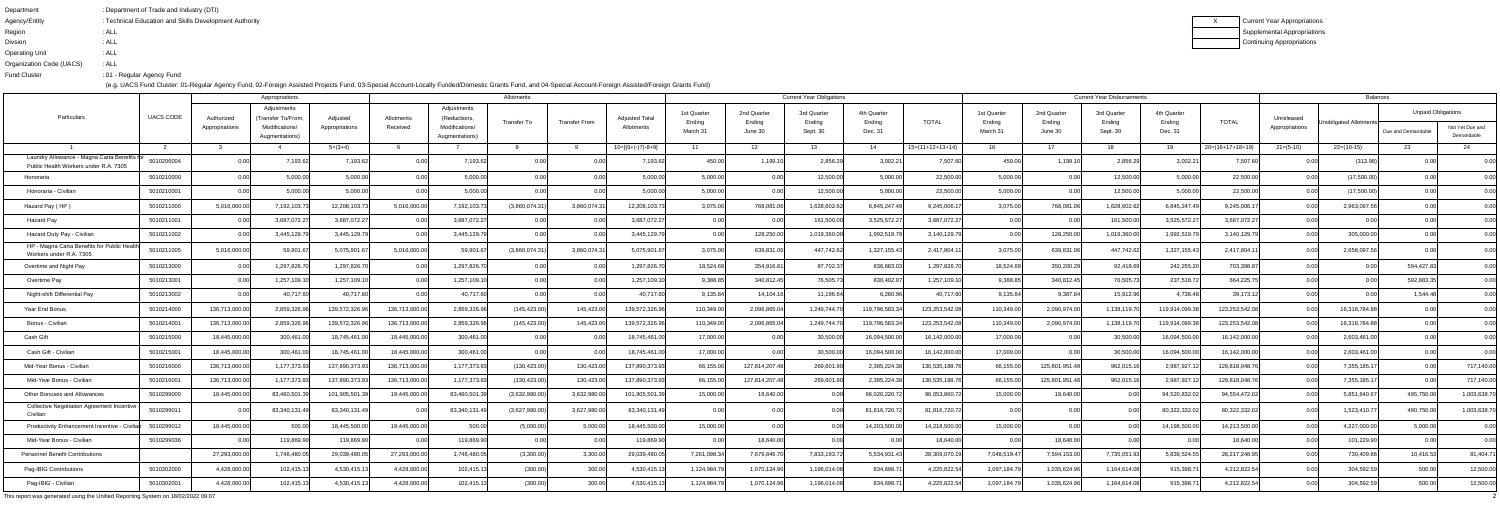| Department               | : Department of Trade and Industry (DTI)               |
|--------------------------|--------------------------------------------------------|
| Agency/Entity            | : Technical Education and Skills Development Authority |
| Region                   | : ALL                                                  |
| <b>Divsion</b>           | : ALL                                                  |
| <b>Operating Unit</b>    | : ALL                                                  |
| Organization Code (UACS) | : ALL                                                  |
| <b>Fund Cluster</b>      | :01 - Regular Agency Fund                              |
|                          |                                                        |

| Appropriations                                             |                  |                              |                                                    |                            |                        |                                              | Allotments            |                      |                                     |                       |                       | <b>Current Year Obligations</b> |                       |                    |                       |                       | <b>Current Year Disbursements</b> |                       |                    |                              | <b>Balances</b>        |                           |                  |
|------------------------------------------------------------|------------------|------------------------------|----------------------------------------------------|----------------------------|------------------------|----------------------------------------------|-----------------------|----------------------|-------------------------------------|-----------------------|-----------------------|---------------------------------|-----------------------|--------------------|-----------------------|-----------------------|-----------------------------------|-----------------------|--------------------|------------------------------|------------------------|---------------------------|------------------|
| Particulars                                                | <b>UACS CODE</b> | Authorized<br>Appropriations | Adjustments<br>(Transfer To/From<br>Modifications/ | Adjusted<br>Appropriations | Allotments<br>Received | Adjustments<br>(Reductions<br>Modifications/ | <b>Transfer To</b>    | <b>Transfer From</b> | <b>Adjusted Total</b><br>Allotments | 1st Quarter<br>Ending | 2nd Quarter<br>Ending | 3rd Quarter<br>Ending           | 4th Quarter<br>Ending | <b>TOTAL</b>       | 1st Quarter<br>Ending | 2nd Quarter<br>Ending | 3rd Quarter<br>Ending             | 4th Quarter<br>Ending | <b>TOTAL</b>       | Unreleased<br>Appropriations | Inobligated Allotments | <b>Unpaid Obligations</b> | Not Yet Due and  |
|                                                            |                  |                              | Augmentations)                                     |                            |                        | Augmentations)                               |                       |                      |                                     | March 31              | June 30               | Sept. 30                        | Dec. 31               |                    | March 31              | June 30               | Sept. 30                          | Dec. 31               |                    |                              |                        | Due and Demandable        | Demandable       |
|                                                            |                  |                              |                                                    | $5=(3+4)$                  |                        |                                              |                       |                      | $10=[6+(-)7]-8+9]$                  |                       | 12                    | 13                              | 14                    | $15=(11+12+13+14)$ | 16                    | 17                    | 1.R                               | 19                    | $20=(16+17+18+19)$ | $21 = (5-10)$                | $22=(10-15)$           | -23.                      | 24               |
| <b>PhilHealth Contributions</b>                            | 5010303000       | 18,437,000.00                | 1,606,261.7                                        | 20,043,261.                | 18,437,000.0           | 1,606,261.                                   | (2,700.00)            | 2,700.00             | 20,043,261.                         | 5,034,978.4           | 5,511,035.6           | 5,535,126.3                     | 3,860,383.1           | 19,941,523.5       | 4,885,499.5           | 5,459,841.            | 5,501,684.5                       | 4,039,776.22          | 19,886,802.28      |                              | 101,738.2              | 2,716.53                  | 52,004.71        |
| PhilHealth - Civilian                                      | 5010303001       | 18,437,000.00                | 1,606,261.7                                        | 20,043,261.                | 18,437,000.0           | 1,606,261.7                                  | (2,700.00)            | 2,700.00             | 20,043,261.                         | 5,034,978.45          | 5,511,035.6           | 5,535,126.3                     | 3,860,383.1           | 19,941,523.52      | 4,885,499.58          | 5,459,841.9           | 5,501,684.52                      | 4,039,776.22          | 19,886,802.28      | 0.00 <sub>l</sub>            | 101,738.25             | 2,716.53                  | 52,004.71        |
| <b>Employees Compensation Insurance Premiums</b><br>(ECIP) | 5010304000       | 4,428,000.00                 | 37,803.1                                           | 4,465,803.                 | 4,428,000.0            | 37,803.1                                     | (300.00)              | 300.00               | 4,465,803.                          | 1,101,135.            | 1,098,686.            | 1,102,053.3                     | 839,849.62            | 4, 141, 724. 1     | 1,065,835.1           | 1.098.686.0           | 1,068,753.3                       | 884,349.62            | 4,117,624.1        |                              | 324,079.02             | 7,200.00                  | 16,900.00        |
| ECIP - Civilian                                            | 5010304001       | 4,428,000.0                  | 37,803.15                                          | 4,465,803.                 | 4,428,000.0            | 37.803.1                                     | (300.00)              | 300.00               | 4,465,803.1                         | 1,101,135.            | 1,098,686.0           | 1,102,053.33                    | 839,849.62            | 4, 141, 724.13     | 1,065,835.1           | 1.098.686.0           | 1,068,753.33                      | 884,349.62            | 4,117,624.13       | 0.001                        | 324,079.02             | 7,200.0                   | 16,900.00        |
| Other Personnel Benefits                                   |                  | 122,724,000.0                | 94,021,114.23                                      | 216,745,114.2              | 99,116,251.0           | 11,854,863.2                                 | (84, 118, 552.0       | 84,118,552.          | 110,971,114.23                      | 4,030,017.5           | 9,186,585.4           | 14,005,149.                     | 72,265,521.2          | 99,487,273.3       | 4,030,017.54          | 8,865,774.3           | 13,560,128.0                      | 67,285,491.5          | 93,741,411.4       | 105,774,000.00               | 11,483,840.8           | 3,144,572.3               | 2,601,289.55     |
| <b>Terminal Leave Benefits</b>                             | 5010403000       | 12,509,000.00                | 8,062,183.08                                       | 20,571,183.0               | 12,509,000.0           | 8,062,183.08                                 | (8,096,117.02)        | 8,096,117.0          | 20,571,183.08                       | 2,987,342.4           | 6,734,241.3           | 12,832,096.7                    | 9,184,090.02          | 31,737,770.61      | 2,987,342.48          | 6,734,241.3           | 12,832,096.7                      | 8,841,574.67          | 31,395,255.26      | 0.00                         | (11, 166, 587.53)      | 140,511.22                | 202,004.13       |
| Terminal Leave Benefits - Civilian                         | 5010403001       | 12,509,000.0                 | 8,062,183.08                                       | 20,571,183.0               | 12,509,000.0           | 8,062,183.0                                  | (8,096,117.02)        | 8,096,117.0          | 20,571,183.0                        | 2,987,342.4           | 6,734,241.3           | 12,832,096.                     | 9,184,090.0           | 31,737,770.61      | 2,987,342.48          | 6,734,241.3           | 12,832,096.7                      | 8,841,574.6           | 31,395,255.26      | 0.00                         | (11, 166, 587.53)      | 140,511.2                 | 202,004.13       |
| <b>Other Personnel Benefits</b>                            | 5010499000       | 110,215,000.0                | 85,958,931.1                                       | 196,173,931.               | 86,607,251.0           | 3,792,680.                                   | (76,022,434.9)        | 76,022,434.9         | 90,399,931.                         | 1,042,675.0           | 2,452,344.0           | 1,173,052.3                     | 63,081,431.2          | 67,749,502.7       | 1,042,675.0           | 2,131,533.0           | 728,031.2                         | 58,443,916.           | 62,346,156.        | 105,774,000.00               | 22,650,428.4           | 3,004,061.                | 2,399,285.42     |
| Lump-sum for Compensation Adjustment                       | 5010499006       | 0.001                        | 1,000.00                                           | 1.000.0                    |                        | 1,000.00                                     | 0.00                  |                      | 1,000.00                            | 209,050.8             | 234,544.4             | (443,595.35                     | 0.00                  | 0.0(               | 209,050.89            | 234,544.46            | (443, 595.35)                     | 0.00                  | 0.00               | 0.00                         | 1.000.00               |                           | 0.00             |
| Lump-sum for Filling of Positions - Civilian               | 5010499007       | 105,774,000.0                | 65,716,353.52                                      | 171,490,353.               | 82,166,251.0           | (16, 449, 897.4)                             | (76,016,272.99)       | 76,016,272.9         | 65,716,353.5                        | 133,312.40            | 390,106.8             | (523,419.22                     | 43,244,900.5          | 43,244,900.5       | 133,312.40            | 390,106.82            | (523, 419.22)                     | 43,244,900.58         | 43,244,900.58      | 105,774,000.00               | 22,471,452.94          |                           | 0.00             |
| Lump-sum for Personnel Services                            | 5010499009       |                              | 311,850.0                                          | 311,850.0                  |                        | 311,850.00                                   | 0.00                  |                      | 311,850.00                          | 0.0                   | 0.00                  | -0.00                           | 311,850.00            | 311,850.00         | 0.00                  | n nr                  | 0.00                              | 297,000.00            | 297,000.00         |                              | 0.00                   | 14,850.0                  | 0.00             |
| Lump-sum for Step Increments - Length o<br>Service         | 5010499010       | 4,101,000.00                 | (1,505,694.7)                                      | 2,595,305.2                | 4,101,000.0            | (1,505,694.7)                                | (6, 162.00)           | 6,162.00             | 2,595,305.26                        | 114.819.0             | 95,682.               | 574.405.1                       | 520,663.80            | 1,305,570.1        | 114,819.09            | 95.478.36             | 449,405.1                         | 559,582.20            | 1,219,284.77       |                              | 1,289,735.07           |                           | 86,285.42        |
| Lump-sum for Step Increments - Meritoriou<br>Performance   | 5010499011       |                              | 41,099.98                                          | 41,099.9                   |                        | 41,099.98                                    | 0.00                  |                      | 41,099.98                           |                       | 0.00                  | 16,280.58                       | 24,819.40             | 41,099.98          | 0.00                  |                       | 16,280.58                         | 24,819.40             | 41,099.98          |                              |                        |                           | 0.00             |
| Loyalty Award - Civilian                                   | 5010499015       | 340,000.00                   | 359,271.08                                         | 699,271.                   | 340,000.00             | 359,271.08                                   | 0.00                  | 0.00l                | 699,271.08                          | 5,000.00              | 15,000.00             | 491,271.08                      | 75,000.00             | 586,271.08         | 5,000.00              | 15,000.00             | 475,000.00                        | 91,271.08             | 586,271.08         | 0.00                         | 113,000.00             |                           | 0.00             |
| <b>Other Personnel Benefits</b>                            | 5010499099       |                              | 21,035,051.3                                       | 21,035,051.3               |                        | 21,035,051.3                                 | 0.00                  |                      | 21,035,051.                         | 580,492.6             | 1,717,010.6           | 1.058.110.1                     | 18,904,197.48         | 22,259,810.91      | 580,492.68            | 1.396.403.3           | 754,360.1                         | 14,226,343.58         | 16,957,599.74      | 0.001                        | (1,224,759.60)         | 2,989,211.                | 2,313,000.00     |
| Maintenance and Other Operating Expenses                   |                  | 11.365.600.000.0             | (87,899,281.                                       | 11,277,700,718.            | 1,365,600,000.0        | (87,899,281.                                 | (8,276,367,616.1      | 8,276,367,616        | 11,277,700,718.                     | 415, 117, 762.        | 4,037,050,936.        | 2,591,318,963.0                 | 3,234,131,837.8       | 10,277,619,499.3   | 311,012,942.68        | 2,891,253,637.        | 2,766,285,114.7                   | 2,149,715,405.30      | 8,118,267,099.81   | 0.00                         | 1,000,081,219.0        | 422,979,521.              | 1,736,372,878.56 |
| Traveling Expenses                                         |                  | 119,449,000.0                | (52,374,749.89                                     | 67,074,250.                | 119,449,000.0          | (52,374,749.89                               | (98, 200.00)          | 98,200.00            | 67,074,250.1                        | 10,628,070.5          | 6,778,916.6           | 7,353,775.09                    | 15,762,297.3          | 40,523,059.65      | 10,323,341.54         | 5,994,716.0           | 6,313,478.52                      | 14,465,558.6          | 37,097,094.81      |                              | 26,551,190.46          | 138,039.3                 | 3,287,925.48     |
| Traveling Expenses - Local                                 | 5020101000       | 115,151,000.00               | (52,074,749.89)                                    | 63,076,250.11              | 115,151,000.00         | (52,074,749.89)                              | (98, 200.00)          | 98,200.00            | 63,076,250.1                        | 10,628,070.54         | 6,778,916.65          | 7,324,815.51                    | 15,734,950.14         | 40,466,752.84      | 10,323,341.54         | 5,994,716.07          | 6,313,478.52                      | 14,438,211.45         | 37,069,747.58      | 0.00                         | 22,609,497.27          | 138,039.36                | 3,258,965.90     |
| Traveling Expenses - Foreign                               | 5020102000       | 4,298,000.00                 | (300,000.00)                                       | 3,998,000.00               | 4,298,000.00           | (300,000.00)                                 | 0.00                  | 0.00l                | 3,998,000.00                        |                       | 0.00                  | 28,959.58                       | 27,347.23             | 56,306.81          | 0.00                  |                       |                                   | 27,347.23             | 27,347.23          | 0.00                         | 3,941,693.19           |                           | 28,959.58        |
| Training and Scholarship Expenses                          |                  | 10,388,749,000.00            | (8,835,513.17)                                     | 10,379,913,486.83          | 10,388,749,000.00      | (8,835,513.17)                               | (8,271,926,117.65)    | 8,271,926,117.65     | 10,379,913,486.83                   | 164,854,264.63        | 3,851,934,145.32      | 2,408,118,154.21                | 2,829,924,226.98      | 9,254,830,791.14   | 116,142,871.21        | 2,706,029,029.63      | 2,569,298,524.24                  | 1,935,828,930.79      | 7,327,299,355.87   | 0.00                         | 1,125,082,695.69       | 415,218,263.56            | 1,512,313,171.71 |
| Training Expenses                                          | 5020201000       | 306,543,000.00               | (12,591,779.18)                                    | 293,951,220.82             | 306,543,000.0          | (12,591,779.18)                              | (101,021,982.81       | 101,021,982.81       | 293,951,220.82                      | 54,052,198.69         | 71,836,937.90         | 23,611,004.99                   | 79,874,571.53         | 229,374,713.11     | 45,773,672.37         | 56,048,910.68         | 41,808,855.59                     | 81,078,587.91         | 224,710,026.55     | 0.001                        | 64,576,507.7           | 909,667.50                | 3,755,019.06     |
| <b>Training Expenses</b>                                   | 5020201002       | 306,543,000.00               | (12,591,779.18)                                    | 293,951,220.82             | 306,543,000.0          | (12,591,779.18)                              | (101, 021, 982.81)    | 101,021,982.81       | 293,951,220.82                      | 54,052,198.69         | 71,836,937.90         | 23,611,004.99                   | 79,874,571.53         | 229,374,713.11     | 45,773,672.37         | 56,048,910.68         | 41,808,855.59                     | 81,078,587.91         | 224,710,026.55     | 0.00                         | 64,576,507.7           | 909,667.50                | 3,755,019.06     |
| <b>Scholarship Grants/Expenses</b>                         | 5020202000       | 10,082,206,000.00            | 3,756,266.01                                       | 10,085,962,266.0           | 10,082,206,000.00      | 3,756,266.01                                 | (8, 170, 904, 134.84) | 8,170,904,134.84     | 10,085,962,266.01                   | 110,802,065.94        | 3,780,097,207.42      | 2,384,507,149.22                | 2,750,049,655.45      | 9,025,456,078.03   | 70,369,198.84         | 2,649,980,118.95      | 2,527,489,668.65                  | 1,854,750,342.88      | 7,102,589,329.32   | 0.00                         | 1,060,506,187.98       | 414,308,596.06            | 1,508,558,152.65 |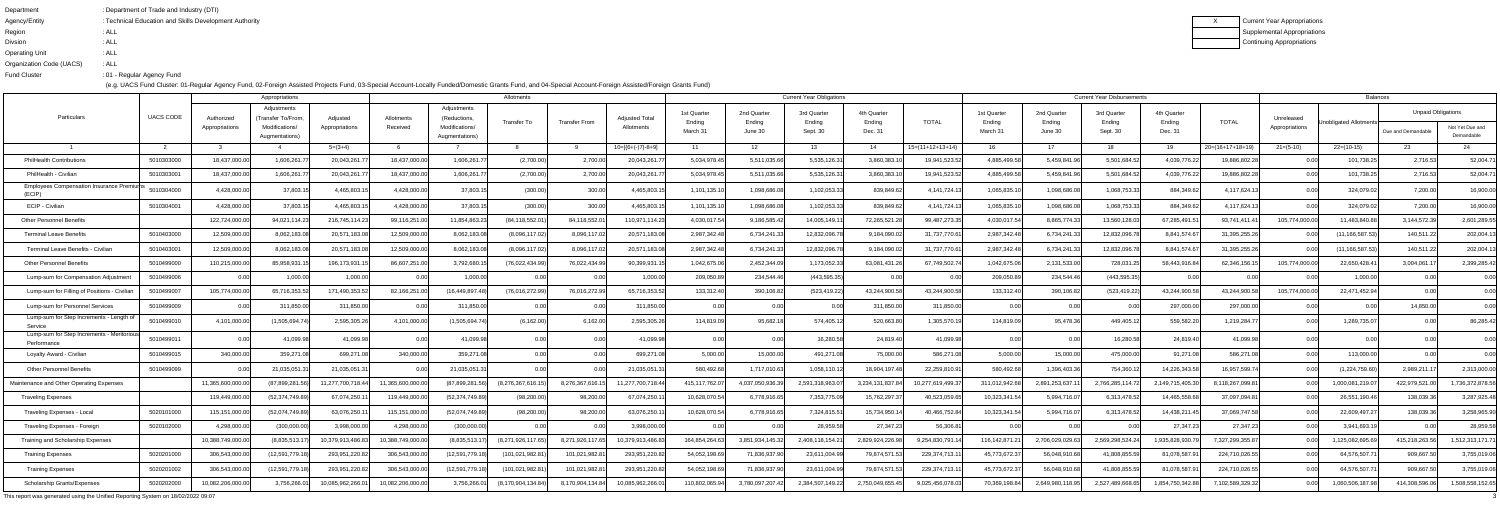| Department               | : Department of Trade and Industry (DTI)               |
|--------------------------|--------------------------------------------------------|
| Agency/Entity            | : Technical Education and Skills Development Authority |
| Region                   | : ALL                                                  |
| <b>Divsion</b>           | : ALL                                                  |
| <b>Operating Unit</b>    | : ALL                                                  |
| Organization Code (UACS) | : ALL                                                  |
| <b>Fund Cluster</b>      | :01 - Regular Agency Fund                              |
|                          |                                                        |

| Appropriations                                            |            |                |                                   |                |               |                                  | Allotments         |                      |                       |                                |                   | <b>Current Year Obligations</b> |                   |                    |                                |                   | <b>Current Year Disbursements</b> |                   |                    |                   | <b>Balances</b>         |                           |                               |
|-----------------------------------------------------------|------------|----------------|-----------------------------------|----------------|---------------|----------------------------------|--------------------|----------------------|-----------------------|--------------------------------|-------------------|---------------------------------|-------------------|--------------------|--------------------------------|-------------------|-----------------------------------|-------------------|--------------------|-------------------|-------------------------|---------------------------|-------------------------------|
| Particulars                                               | UACS CODE  | Authorized     | Adjustments<br>(Transfer To/From, | Adjusted       | Allotments    | Adjustments<br>(Reductions,      |                    |                      | <b>Adjusted Total</b> | 1st Quarter                    | 2nd Quarter       | 3rd Quarter                     | 4th Quarter       |                    | 1st Quarter                    | 2nd Quarter       | 3rd Quarter                       | 4th Quarter       |                    | Unreleased        |                         | <b>Unpaid Obligations</b> |                               |
|                                                           |            | Appropriations | Modifications/<br>Augmentations)  | Appropriations | Received      | Modifications/<br>Augmentations) | <b>Transfer To</b> | <b>Transfer From</b> | Allotments            | Ending<br>March 3 <sup>-</sup> | Ending<br>June 30 | Ending<br>Sept. 30              | Ending<br>Dec. 31 | <b>TOTAL</b>       | Ending<br>March 3 <sup>-</sup> | Ending<br>June 30 | Ending<br>Sept. 30                | Ending<br>Dec. 31 | <b>TOTAL</b>       | Appropriations    | Unobligated Allotmentsh | Due and Demandable        | Not Yet Due and<br>Demandable |
|                                                           |            |                |                                   | $5=(3+4)$      |               |                                  |                    |                      | $10=[(6+(-)7)-8+9]$   | - 11                           | -12               | 13 <sup>7</sup>                 | -14               | $15=(11+12+13+14)$ | 16                             | 17                | 18                                | - 19              | $20=(16+17+18+19)$ | $21 = (5-10)$     | $22=(10-15)$            | 23                        | 24                            |
| Supplies and Materials Expenses                           |            | 217,593,000.00 | (25,258,907.28                    | 192,334,092.   | 217,593,000.0 | (25, 258, 907.2)                 | (684, 298.50)      | 684,298.50           | 192,334,092.7         | 36,316,696.5                   | 40,610,441.       | 37,680,924.9                    | 252,971,970.9     | 367,580,034.40     | 33,385,832.87                  | 34,299,126.87     | 39,019,560.7                      | 46,510,241.58     | 153,214,762.07     | 0.00              | (175, 245, 941.68)      | 2,846,872.0               | 211,518,400.32                |
| <b>Office Supplies Expenses</b>                           | 5020301000 | 107,112,000.00 | (25, 412, 848.3)                  | 81,699,151.6   | 107,112,000.  | (25, 412, 848.3)                 | (17,000.00)        | 17,000.00            | 81,699,151.6          | 13,905,963.                    | 14,123,240.2      | 14,751,462.                     | 223,476,348.6     | 266,257,014.8      | 12,753,880.7                   | 13,457,929.6      | 14,845,739.8                      | 16,574,130.3      | 57,631,680.52      | 0.00              | (184, 557, 863. 18      | 340,996.8                 | 208,284,337.53                |
| ICT Office Supplies                                       | 5020301001 | 300,000.00     | 215,538.00                        | 515,538.00     | 300,000.0     | 215,538.0                        | 0.00               | 0.00                 | 515,538.00            | 65,550.40                      | 114,493.08        | 45,080.00                       | 204,708,739.01    | 204,933,862.49     | 65,550.40                      | 93,357.49         | 45,080.00                         | 109,667.67        | 313,655.56         | 0.00              | (204, 418, 324.49)      |                           | 204,620,206.93                |
| <b>Office Supplies Expenses</b>                           | 5020301002 | 106,812,000.00 | (25,628,386.3)                    | 81,183,613.67  | 106,812,000.0 | (25,628,386.3)                   | (17,000.00)        | 17,000.00            | 81,183,613.6          | 13,840,413.                    | 14,008,747.       | 14,706,382.                     | 18,767,609.6      | 61,323,152.36      | 12,688,330.3                   | 13,364,572.1      | 14,800,659.8                      | 16,464,462.6      | 57,318,024.96      | 0.001             | 19,860,461.3            | 340,996.80                | 3,664,130.60                  |
| Accountable Forms Expenses                                | 5020302000 | 2,493,000.00   | (958, 739.00)                     | 1,534,261.0    | 2,493,000.0   | (958, 739.00)                    | 0.00               |                      | 1,534,261.0           | 503,653.                       | 404,525.0         | 189,134.20                      | 633,513.42        | 1,730,826.60       | 496,653.98                     | 411,525.00        | 189,134.20                        | 633,513.42        | 1,730,826.60       | 0.00              | (196,565.60             |                           | 0.00                          |
| Non-Accountable Forms Expenses                            | 5020303000 | 80,000.00      | 0.00                              | 80,000.0       | 80,000.0      | 0.00                             | 0.00               | 0.00                 | 80,000.00             | 0.00                           | 0.0(              | 0.00                            | 0.00              | 0.00               | 0.00                           | 0 <sub>0</sub>    | 0.00                              | 0.00              | 0.00               | 0.00              | 80,000.00               |                           | 0.00                          |
| Animal/Zoological Supplies Expenses                       | 5020304000 | 0.00           | 48,295.00                         | 48,295.0       | 0.0           | 48,295.00                        |                    |                      | 48,295.0              | 48,295.0                       | 0.0(              | 0.00                            | 0.0               | 48,295.00          | 48,295.00                      |                   | 0.00                              | 0.00              | 48,295.00          | 0.00              | 0.00                    |                           | 0.00                          |
| <b>Drugs and Medicines Expenses</b>                       | 5020307000 | 1,182,000.00   | 395,560.86                        | 1,577,560.8    | 1,182,000.0   | 395,560.8                        | 0.00               |                      | 1,577,560.            | 66,879.5                       | 395,100.9         | 525,756.34                      | 38,592.47         | 1,026,329.25       | 66,879.50                      | 360,700.9         | 560,156.34                        | 38,592.4          | 1,026,329.25       | 0.00              | 551,231.61              |                           | 0.00                          |
| Medical, Dental and Laboratory Supplies<br>Expenses       | 5020308000 | 542,000.00     | 7,333.75                          | 549,333.       | 542,000.0     | 7,333.7                          | 0.00               | 0.001                | 549,333.7             | 46,977.5                       | 137,840.5         | 234,389.25                      | 208,802.27        | 628,009.5          | 41,352.50                      | 143,465.5         | 234,389.2                         | 208,802.27        | 628,009.57         | 0.00 <sub>l</sub> | (78, 675.82)            |                           | 0.00                          |
| Fuel, Oil and Lubricants Expenses                         | 5020309000 | 25,233,000.00  | (3,810,541.29)                    | 21,422,458.7   | 25,233,000.0  | (3,810,541.29)                   | 0.00               | 0.00                 | 21,422,458.7          | 4,997,192.7                    | 10,426,947.5      | 4,302,048.56                    | 2,121,976.42      | 21,848,165.25      | 4,736,744.46                   | 5,187,719.0       | 5,511,936.93                      | 5,478,180.87      | 20,914,581.33      | 0.00              | (425, 706.54)           | 19,643.80                 | 913,940.12                    |
| Agricultural and Marine Supplies Expenses                 | 5020310000 | 126,000.00     | 0.00                              | 126,000.0      | 126,000.0     |                                  | 0.00               | 0.00                 | 126,000.00            | 0 O                            | 50,000.00         | 0.00                            | 0.00              | 50,000.00          | 0.00                           | 50,000.00         | 0.00                              | 0.00              | 50,000.00          | 0.00              | 76,000.00               |                           | 0.00                          |
| Textbooks and Instructional Materials Expenses 5020311000 |            | 5,375,000.00   | (969, 353.86)                     | 4,405,646.     | 5,375,000.0   | (969,353.86                      | 0.00               |                      | 4,405,646.            | 1,475,595.6                    | 1,206,819.9       | 1,254,587.0                     | 438,273.64        | 4,375,276.1        | 1,475,595.63                   | 1,206,819.9       | 1,195,687.0                       | 486,173.6         | 4,364,276.1        | 0.00              | 30,369.95               | 11,000.00                 | 0.00                          |
| Textbooks and Instructional Materials Expenses 5020311001 |            | 5,375,000.00   | (969, 353.86)                     | 4,405,646.1    | 5,375,000.0   | (969, 353.86)                    | 0.00               | 0.00                 | 4,405,646.1           | 1,475,595.63                   | 1,206,819.91      | 1,254,587.0                     | 438,273.64        | 4,375,276.19       | 1,475,595.63                   | 1,206,819.9       | 1,195,687.0                       | 486,173.64        | 4,364,276.19       | 0.00              | 30,369.95               | 11,000.00                 | 0.00                          |
| <b>Chemical and Filtering Supplies Expenses</b>           | 5020313000 | 22,000.00      | (22,000.00)                       |                | 22,000.0      | (22,000.00)                      | 0.00               |                      | 0.00                  |                                | 0.00              |                                 | 0.0               | 0.0(               | 0.00                           |                   | 0.00                              |                   | 0.00               |                   | n nr                    |                           | 0.00                          |
| Semi-Expendable Machinery and Equipment<br>Expenses       | 5020321000 | 7,947,000.00   | 6,424,185.76                      | 14,371,185.7   | 7,947,000.0   | 6,424,185.7                      | 0.00               | 0.00l                | 14,371,185.76         | 2,292,239.5                    | 1,252,535.3       | 3,224,946.41                    | 6,375,435.02      | 13,145,156.34      | 2,185,714.11                   | 1,314,035.00      | 3,243,016.5                       | 2,325,625.07      | 9,068,390.69       | 0.001             | 1,226,029.42            | 2,274,056.89              | 1,802,708.76                  |
| Semi-Expendable Machinery and Equipmer<br>Expenses        | 5020321000 | 150,000.00     | 219,875.00                        | 6,990.00       | 150,000.0     | 219,875.00                       | 0.00               | 0.001                | 6,990.00              | 292,730.00                     | 11,295.00         | 65,850.00                       | 0.00              | 6,990.00           | 292,730.00                     | 11,295.00         | 65,850.00                         | 0.00              | 6,990.00           | 0.00              | 0.00                    |                           | 0.00                          |
| Office Equipment                                          | 5020321002 | 4,462,000.00   | (620, 585.0)                      | 3,841,414.9    | 4,462,000.0   | (620, 585.0)                     |                    |                      | 3,841,414.9           | 464,445.5                      | 443,728.3         | 2,038,576.4                     | 264,230.00        | 3,210,980.3        | 381,498.51                     | 483,380.8         | 2,076,526.4                       | 214,230.00        | 3,155,635.77       |                   | 630,434.6               | 21,000.0                  | 34,344.55                     |
| Information and Communications Technolog<br>Equipment     | 5020321003 | 2,020,000.00   | 4,438,699.46                      | 6,458,699.46   | 2,020,000.00  | 4,438,699.46                     | 0.001              | 0.OO                 | 6,458,699.46          | 720,337.00                     | 192,024.00        | 448,945.00                      | 4,572,112.46      | 5,933,418.46       | 706,758.60                     | 203,871.          | 436,565.1                         | 1,349,360.5       | 2,696,555.36       | 0.00              | 525,281.00              | 2,248,356.89              | 988,506.21                    |
| <b>Communications Equipment</b>                           | 5020321007 | 86,000.00      | (17, 811.57)                      | 68,188.43      | 86,000.00     | (17, 811.57)                     | 0.00               | 0.00                 | 68,188.43             | 0.00                           | 0.00              | 0.00                            | 0.00              | 0.00               | 0.00                           | 0.00              | 0.00                              | 0.00              | 0.00               | 0.00              | 68,188.43               |                           | 0.00                          |
| Disaster Response and Rescue Equipmen                     | 5020321008 | 0.00           | 23,800.00                         | 23,800.00      | 0.00          | 23,800.00                        | 0.00               | 0.00                 | 23,800.00             | 13,600.00                      | 10,200.00         | 0.00                            | 0.00              | 23,800.00          | 13,600.00                      | 10,200.00         | 0.00                              | 0.00              | 23,800.00          | 0.00              | 0.00                    |                           | 0.00                          |
| <b>Printing Equipment</b>                                 | 5020321011 | 45,000.00      | 14,550.00                         | 59,550.00      | 45,000.0      | 14,550.00                        | 0.00               | 0.00                 | 59,550.00             |                                | 13,170.00         | 1,380.00                        | 0.00              | 14,550.00          | 0.00                           | 13,170.00         | 1,380.00                          |                   | 14,550.00          | 0.00              | 45,000.00               |                           | 0.00                          |
| <b>Technical and Scientific Equipment</b>                 | 5020321013 | 252,000.00     | (63, 619.68)                      | 188,380.32     | 252,000.00    | (63, 619.68)                     | 0.00               | 0.00                 | 188,380.32            | 0.00                           | 40,300.00         | 0.00                            | 114,000.00        | 154,300.00         | 0.00                           | 40,300.00         | 0.00                              | 114,000.00        | 154,300.00         | 0.00              | 34,080.32               | 0.00                      | 0.00                          |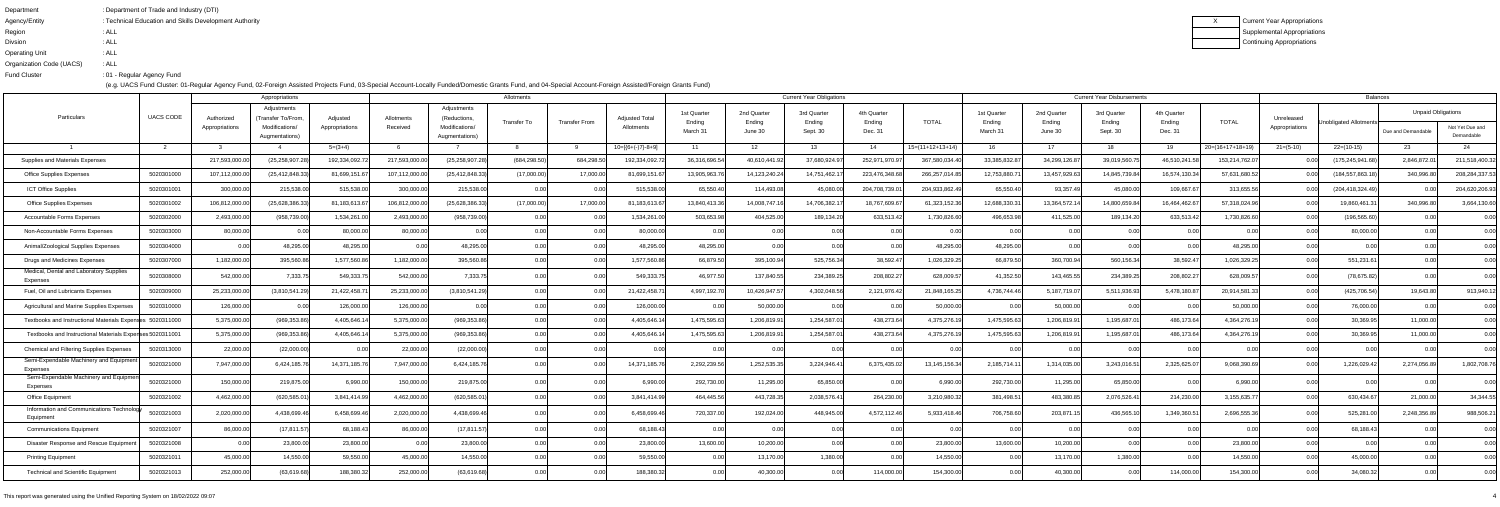| : Department of Trade and Industry (DTI)               |
|--------------------------------------------------------|
| : Technical Education and Skills Development Authority |
| : ALL                                                  |
| : ALL                                                  |
| : ALL                                                  |
| : ALL                                                  |
| :01 - Regular Agency Fund                              |
|                                                        |

|                                                           |                  |                              | Appropriations                                                        |                            |                        |                                                                 | Allotments     |                      |                                     |                                   |                                  | <b>Current Year Obligations</b>   |                                  |                    |                                   |                                  | <b>Current Year Disbursements</b> |                                  |                    |                              | <b>Balances</b>        |                                                 |                               |
|-----------------------------------------------------------|------------------|------------------------------|-----------------------------------------------------------------------|----------------------------|------------------------|-----------------------------------------------------------------|----------------|----------------------|-------------------------------------|-----------------------------------|----------------------------------|-----------------------------------|----------------------------------|--------------------|-----------------------------------|----------------------------------|-----------------------------------|----------------------------------|--------------------|------------------------------|------------------------|-------------------------------------------------|-------------------------------|
| Particulars                                               | <b>UACS CODE</b> | Authorized<br>Appropriations | Adjustments<br>(Transfer To/From.<br>Modifications/<br>Augmentations) | Adjusted<br>Appropriations | Allotments<br>Received | Adjustments<br>(Reductions,<br>Modifications/<br>Augmentations) | Transfer To    | <b>Transfer From</b> | <b>Adjusted Total</b><br>Allotments | 1st Quarter<br>Ending<br>March 31 | 2nd Quarter<br>Ending<br>June 30 | 3rd Quarter<br>Ending<br>Sept. 30 | 4th Quarter<br>Ending<br>Dec. 31 | <b>TOTAL</b>       | 1st Quarter<br>Ending<br>March 31 | 2nd Quarter<br>Ending<br>June 30 | 3rd Quarter<br>Ending<br>Sept. 30 | 4th Quarter<br>Ending<br>Dec. 31 | <b>TOTAL</b>       | Unreleased<br>Appropriations | Unobligated Allotments | <b>Unpaid Obligations</b><br>Due and Demandable | Not Yet Due and<br>Demandable |
|                                                           |                  |                              |                                                                       | $5=(3+4)$                  |                        |                                                                 |                |                      | $10=[(6+(-)7)-8+9]$                 |                                   | - 12                             | 13                                | 14                               | $15=(11+12+13+14)$ | 16                                | 17                               | 18                                | - 19                             | $20=(16+17+18+19)$ | $21 = (5-10)$                | $22=(10-15)$           | 23                                              | -24                           |
| Other Machinery and Equipment                             | 5020321099       | 782,000.00                   | 1,161,759.40                                                          | 1,943,759.40               | 782,000.0              | 1,161,759.40                                                    |                |                      | 1,943,759.4                         | 55,940.00                         | 384,420.0                        | 412,085.0                         | 1,091,314.40                     | 1,943,759.4        | 55,940.00                         | 384,420.00                       | 412,085.0                         | 306,756.40                       | 1,159,201.40       |                              |                        | 4,700.00                                        | 779,858.00                    |
| Semi-Expendable Furniture, Fixtures and Books<br>Expenses | 5020322000       | 2,143,000.00                 | (443, 164.23)                                                         | 1,699,835.7                | 2,143,000.0            | (443, 164.23)                                                   | 0.00           |                      | 1,699,835.7                         | 321,598.63                        | 515,780.84                       | 370,791.0                         | 88,479.00                        | 1,296,649.47       | 321,598.63                        | 270,905.84                       | 615,666.00                        | 88,479.00                        | 1,296,649.47       |                              | 403,186.30             |                                                 | 0.00                          |
| Semi-Expendable Furniture, Fixtures and Books<br>Expenses | 5020322000       | 0.00                         | 172,649.50                                                            | 58,000.00                  | 0.00                   | 172,649.50                                                      | 0.00           | 0.00                 | 58,000.00                           | 72,989.50                         | 99,660.00                        | 0.00                              | 0.00                             | 57,500.00          | 72,989.50                         | 99,660.00                        | 0.00                              |                                  | 57,500.00          |                              | 500.00                 |                                                 | 0.00                          |
| <b>Furniture and Fixtures</b>                             | 5020322001       | 1,906,000.00                 | (761, 318.73)                                                         | 1,144,681.2                | 1,906,000.0            | (761, 318.73)                                                   | 0.00           |                      | 1,144,681.                          | 222,631.13                        | 311,475.84                       | 370,791.0                         | (64, 315.00)                     | 840,582.9          | 222,631.13                        | 66,600.84                        | 615,666.00                        | (64,315.00                       | 840,582.97         | 0.OC                         | 304,098.30             | 0.00 <sub>l</sub>                               | 0.00                          |
| Books                                                     | 5020322002       | 237,000.00                   | (137,000.00)                                                          | 100,000.0                  | 237,000.0              | (137,000.00)                                                    | 0.00           | 0.00                 | 100,000.00                          | 0.00                              | 0.0                              | 0.00                              | 0.00                             | 0.00               | 0.00                              | 0.00                             | 0.00                              |                                  | 0.00               | 0.00                         | 100,000.00             | 0.00                                            | 0.00                          |
| Other Supplies and Materials Expenses                     | 5020399000       | 65,338,000.00                | (517, 635.94)                                                         | 64,820,364.0               | 65,338,000.0           | (517, 635.94)                                                   | (667, 298.50)  | 667,298.50           | 64,820,364.0                        | 12,658,300.2                      | 12,097,651.                      | 12,827,810.0                      | 19,590,550.05                    | 57,174,311.88      | 11,259,118.35                     | 11,896,025.93                    | 12,623,834.6                      | 20,676,744.50                    | 56,455,723.45      |                              | 7,646,052.1            | 201,174.52                                      | 517,413.91                    |
| <b>Utility Expenses</b>                                   |                  | 107,939,000.00               | (21,617,718.41                                                        | 86,321,281.                | 107,939,000.0          | (21,617,718.41                                                  | 0.00           |                      | 86,321,281.                         | 18,669,769.8                      | 18,616,211.                      | 19,954,644.4                      | 15,417,996.7                     | 72,658,622.09      | 18,260,388.93                     | 18,868,394.09                    | 19,836,134.42                     | 15,047,462.3                     | 72,012,379.83      | 0.00                         | 13,662,659.50          | 45,762.42                                       | 600,479.84                    |
| <b>Water Expenses</b>                                     | 5020401000       | 15,059,000.00                | (1,884,861.50)                                                        | 13,174,138.50              | 15,059,000.0           | (1,884,861.9)                                                   | 0.00           |                      | 13,174,138.5                        | 3,081,942.                        | 3,079,634.69                     | 3,438,709.8                       | 3,146,012.92                     | 12,746,299.67      | 2,995,872.43                      | 3,150,299.49                     | 3,400,500.87                      | 3,108,799.48                     | 12,655,472.27      | 0.00                         | 427,838.83             | 4,031.44                                        | 86,795.96                     |
| <b>Electricity Expenses</b>                               | 5020402000       | 92,880,000.00                | (19,732,856.9                                                         | 73,147,143.0               | 92,880,000.0           | (19,732,856.91                                                  | 0.00           |                      | 73,147,143.0                        | 15,587,827.66                     | 15,536,576.3                     | 16,515,934.5                      | 12,271,983.83                    | 59,912,322.42      | 15,264,516.50                     | 15,718,094.60                    | 16,435,633.5                      | 11,938,662.9                     | 59,356,907.56      | 0.00                         | 13,234,820.67          | 41,730.98                                       | 513,683.88                    |
| <b>Communication Expenses</b>                             |                  | 46,281,000.00                | (7, 265, 203.67)                                                      | 39,015,796.33              | 46,281,000.0           | (7, 265, 203.6)                                                 | (90,000.00)    | 90,000.00            | 39,015,796.3                        | 8,542,912.90                      | 7,361,653.9                      | 6,989,440.8                       | 8,551,048.64                     | 31,445,056.3       | 7,846,954.3                       | 7,837,213.57                     | 6,972,276.84                      | 8,441,069.2                      | 31,097,514.03      | 0.00                         | 7,570,739.99           | 66,474.85                                       | 281,067.46                    |
| Postage and Courier Services                              | 5020501000       | 1,625,000.00                 | (249, 629.22)                                                         | 1,375,370.78               | 1,625,000.0            | (249,629.22                                                     | 0.00           | 0.00                 | 1,375,370.7                         | 156,332.02                        | 164,928.83                       | 192,309.6                         | 386,215.02                       | 899,785.48         | 154,382.0                         | 166,878.83                       | 192,309.61                        | 385,182.59                       | 898,753.05         | 0.00                         | 475,585.30             | 1,032.43                                        | 0.00                          |
| <b>Telephone Expenses</b>                                 | 5020502000       | 29,802,000.00                | (4,451,630.1)                                                         | 25,350,369.9               | 29,802,000.0           | (4,451,630.1)                                                   | (90,000.00)    | 90,000.00            | 25,350,369.9                        | 4,775,051.                        | 4,222,590.64                     | 4,023,219.83                      | 4,983,748.78                     | 18,004,610.4       | 4,481,324.94                      | 4,380,510.76                     | 3,998,748.39                      | 4,873,350.7                      | 17,733,934.85      | 0.00                         | 7,345,759.50           | 20,857.42                                       | 249,818.13                    |
| Mobile                                                    | 5020502001       | 18,668,000.00                | (1,697,097.88)                                                        | 16,970,902.1               | 18,668,000.0           | (1,697,097.8)                                                   | (90,000.00)    | 90,000.00            | 16,970,902.1                        | 2,681,153.                        | 2,921,445.80                     | 2,392,583.5                       | 3,118,152.91                     | 11,113,335.40      | 2,593,440.99                      | 2,887,772.45                     | 2,445,403.53                      | 3,094,658.86                     | 11,021,275.83      | 0.00                         | 5,857,566.7            | 18,838.54                                       | 73,221.03                     |
| Landline                                                  | 5020502002       | 11,134,000.00                | (2,754,532.22)                                                        | 8,379,467.7                | 11,134,000.0           | (2,754,532.2)                                                   | 0.00           | 0.00                 | 8,379,467.                          | 2,093,898.04                      | 1,301,144.84                     | 1,630,636.2                       | 1,865,595.87                     | 6,891,275.00       | 1,887,883.95                      | 1,492,738.3                      | 1,553,344.86                      | 1,778,691.90                     | 6,712,659.02       | 0.00                         | 1,488,192.7            | 2,018.88                                        | 176,597.10                    |
| Internet Subscription Expenses                            | 5020503000       | 13,901,000.00                | (2, 133, 906.56)                                                      | 11,767,093.44              | 13,901,000.0           | (2, 133, 906.56)                                                | 0.00           |                      | 11,767,093.4                        | 3,544,586.2                       | 2,860,698.23                     | 2,685,320.8                       | 3,018,970.99                     | 12,109,576.29      | 3,144,303.90                      | 3,196,874.67                     | 2,690,853.2                       | 3,020,928.3                      | 12,052,960.20      | 0.00                         | (342, 482.85)          | 44,585.00                                       | 12,031.09                     |
| Cable, Satellite, Telegraph and Radio Expenses 5020504000 |                  | 953,000.00                   | (430,037.79)                                                          | 522,962.2                  | 953,000.0              | (430,037.79)                                                    | 0.00           |                      | 522,962.2                           | 66,943.48                         | 113,436.27                       | 88,590.5                          | 162,113.85                       | 431,084.1          | 66,943.48                         | 92,949.3                         | 90,365.57                         | 161,607.5                        | 411,865.93         | 0.00                         | 91,878.04              | 0.00                                            | 19,218.24                     |
| Awards/Rewards and Prizes                                 |                  | 2,581,000.00                 | 576,771.1                                                             | 3,157,771.1                | 2,581,000.0            | 576,771.                                                        | (2,369,000.00) | 2,369,000.00         | 3,157,771.1                         | 75,000.00                         | 330,000.0                        | 2,026,747.0                       | 2,569,841.90                     | 5,001,588.90       | 75,000.00                         | 330,000.00                       | 1,951,147.00                      | 2,408,341.90                     | 4,764,488.90       | 0.00                         | (1,843,817.72)         | 210,000.00                                      | 27,100.00                     |
| <b>Awards/Rewards Expenses</b>                            | 5020601000       | 2.346.000.00                 | 672.771.1                                                             | 3.018.771.                 | 2.346.000.             | 672.771.                                                        | 2.369.000.0    | .369.000.00          | 3.018.771                           | 75.000.00                         | 330,000.00                       | 1.976.747.00                      | 2.505.841.90                     | 4.887.588.90       | 75.000.00                         | 330.000.00                       | 1.901.147.00                      | 2.344.341.90                     | 4.650.488.90       | ስ ስስ                         | 868.817.72             | 210.000.00                                      | 27.100.00                     |
| <b>Awards/Rewards Expenses</b>                            | 5020601001       | 896,000.00                   | 489,321.18                                                            | 1,385,321.18               | 896,000.0              | 489,321.1                                                       | (2,369,000.00) | 2,369,000.00         | 1,385,321.1                         | 50,000.00                         | 50,000.00                        | 1,429,990.00                      | 1,784,726.90                     | 3,314,716.90       | 50,000.00                         | 50,000.00                        | 1,354,390.00                      | 1,753,226.90                     | 3,207,616.90       | 0.00                         | (1,929,395.72)         | 80,000.00                                       | 27,100.00                     |
| Rewards and Incentives                                    | 5020601002       | 1,450,000.00                 | 183,450.00                                                            | 1,633,450.00               | 1,450,000.00           | 183,450.00                                                      | 0.00           | 0.00                 | 1,633,450.00                        | 25,000.00                         | 280,000.00                       | 546,757.00                        | 721,115.00                       | 1,572,872.00       | 25,000.00                         | 280,000.00                       | 546,757.00                        | 591,115.00                       | 1,442,872.00       | 0.00                         | 60,578.00              | 130,000.00                                      | 0.00                          |
| Prizes                                                    | 5020602000       | 235,000.00                   | (96,000.00)                                                           | 139,000.00                 | 235,000.0              | (96,000.00)                                                     | 0.00           |                      | 139,000.00                          | 0.00                              |                                  | 50,000.00                         | 64,000.00                        | 114,000.00         | 0.00                              | 0.00                             | 50,000.00                         | 64,000.00                        | 114,000.00         | 0.00                         | 25,000.00              | 0.00                                            | 0.00                          |
| Survey, Research, Exploration and Development<br>Expenses |                  | 80,000.00                    | 70,000.00                                                             | 150,000.00                 | 80,000.00              | 70,000.00                                                       | 0.00           | _0.00l               | 150,000.00                          | 0.00                              | 0.00                             | 69,407.00                         | 0.00                             | 69,407.00          | 0.00                              | 0.00                             | 69,407.00                         |                                  | 69,407.00          | 0.00                         | 80,593.00              | 0.00                                            | 0.00                          |
| <b>Survey Expenses</b>                                    | 5020701000       | 20,000.00                    | 0.001                                                                 | 20,000.00                  | 20,000.0               |                                                                 | 0.00           | 0.00                 | 20,000.00                           | 0.00                              | 0.00                             | 0.00                              | 0.00                             | 0.00               | 0.00                              | 0.00                             | 0.00                              | 0.00                             | 0.00               | 0.00                         | 20,000.00              | 0.00                                            | 0.00                          |
|                                                           |                  |                              |                                                                       |                            |                        |                                                                 |                |                      |                                     |                                   |                                  |                                   |                                  |                    |                                   |                                  |                                   |                                  |                    |                              |                        |                                                 |                               |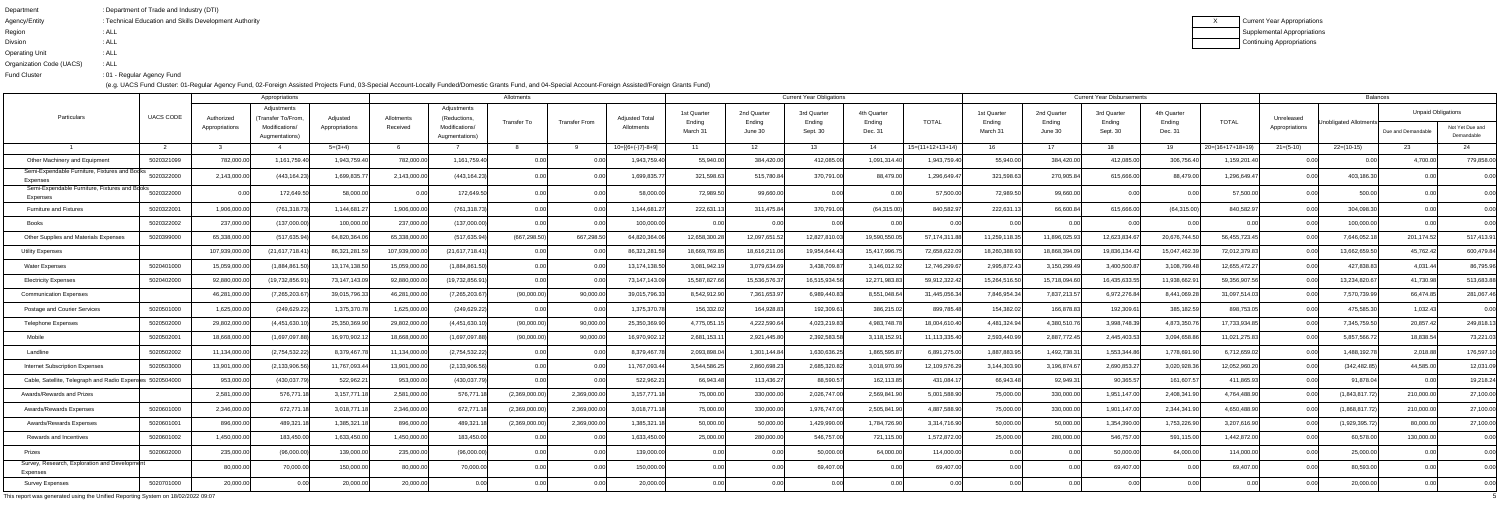| Department               | : Department of Trade and Industry (DTI)               |
|--------------------------|--------------------------------------------------------|
| Agency/Entity            | : Technical Education and Skills Development Authority |
| Region                   | : ALL                                                  |
| <b>Divsion</b>           | : ALL                                                  |
| <b>Operating Unit</b>    | : ALL                                                  |
| Organization Code (UACS) | : ALL                                                  |
| <b>Fund Cluster</b>      | :01 - Regular Agency Fund                              |

|                                                             |                  |                              | Appropriations                                                        |                            |                        |                                                                 | Allotments         |                      |                                     |                                   |                                  | <b>Current Year Obligations</b>   |                                  |                    |                                  |                                  | <b>Current Year Disbursements</b> |                                  |                    |                              | <b>Balances</b>        |                                                 |                               |
|-------------------------------------------------------------|------------------|------------------------------|-----------------------------------------------------------------------|----------------------------|------------------------|-----------------------------------------------------------------|--------------------|----------------------|-------------------------------------|-----------------------------------|----------------------------------|-----------------------------------|----------------------------------|--------------------|----------------------------------|----------------------------------|-----------------------------------|----------------------------------|--------------------|------------------------------|------------------------|-------------------------------------------------|-------------------------------|
| Particulars                                                 | <b>UACS CODE</b> | Authorized<br>Appropriations | Adjustments<br>(Transfer To/From.<br>Modifications/<br>Augmentations) | Adjusted<br>Appropriations | Allotments<br>Received | Adjustments<br>(Reductions,<br>Modifications/<br>Augmentations) | <b>Transfer To</b> | <b>Transfer From</b> | <b>Adjusted Total</b><br>Allotments | 1st Quarter<br>Ending<br>March 31 | 2nd Quarter<br>Ending<br>June 30 | 3rd Quarter<br>Ending<br>Sept. 30 | 4th Quarter<br>Ending<br>Dec. 31 | <b>TOTAL</b>       | 1st Quarter<br>Ending<br>March 3 | 2nd Quarter<br>Ending<br>June 30 | 3rd Quarter<br>Ending<br>Sept. 30 | 4th Quarter<br>Ending<br>Dec. 31 | <b>TOTAL</b>       | Unreleased<br>Appropriations | Unobligated Allotments | <b>Unpaid Obligations</b><br>Due and Demandable | Not Yet Due and<br>Demandable |
|                                                             |                  |                              |                                                                       | $5=(3+4)$                  |                        |                                                                 |                    |                      | $10=[(6+(-)7)-8+9]$                 | - 11                              | 12                               | 13                                | 14                               | $15=(11+12+13+14)$ | 16                               | 17                               | 18                                | 19                               | $20=(16+17+18+19)$ | $21 = (5-10)$                | $22=(10-15)$           | 23                                              | 24                            |
| Research, Exploration and Development<br>Expenses           | 5020702000       | 60,000.00                    | 70,000.00                                                             | 130,000.0                  | 60,000.0               | 70,000.0                                                        |                    |                      | 130,000.0                           |                                   |                                  | 69,407.0                          |                                  | 69,407.00          | 0.00                             |                                  | 69,407.00                         |                                  | 69,407.00          |                              | 60,593.00              |                                                 |                               |
| Research, Exploration and Development<br>Expenses           | 5020702002       | 60,000.00                    | 70,000.00                                                             | 130,000.0                  | 60,000.0               | 70,000.00                                                       |                    |                      | 130,000.00                          | 0.00                              |                                  | 69,407.0                          | 0.00                             | 69,407.00          | 0.00                             | 0.00                             | 69,407.00                         |                                  | 69,407.00          |                              | 60,593.00              |                                                 |                               |
| Confidential, Intelligence and Extraordinary<br>Expenses    |                  | 3,874,000.00                 | 3,495.40                                                              | 3,877,495.40               | 3,874,000.0            | 3,495.40                                                        |                    |                      | 3,877,495.40                        | 813,024.10                        | 847,963.3                        | 889,491.22                        | 1,090,996.8                      | 3,641,475.50       | 795,902.06                       | 839,551.0                        | 915,025.56                        | 1,090,996.8                      | 3,641,475.50       | 0.00                         | 236,019.90             |                                                 |                               |
| <b>Extraordinary and Miscellaneous Expenses</b>             | 5021003000       | 3,874,000.00                 | 3,495.40                                                              | 3,877,495.40               | 3,874,000.0            | 3,495.40                                                        | 0.00               |                      | 3,877,495.40                        | 813,024.10                        | 847,963.3                        | 889,491.22                        | 1,090,996.8                      | 3,641,475.50       | 795,902.06                       | 839,551.07                       | 915,025.56                        | 1,090,996.8                      | 3,641,475.50       | 0.00                         | 236,019.90             | 0.00 <sub>l</sub>                               | 0.00                          |
| <b>Professional Services</b>                                |                  | 105,103,000.00               | 3,051,522.37                                                          | 108,154,522.               | 105,103,000.0          | 3,051,522.3                                                     | 0.00               |                      | 108,154,522.                        | 40,793,266.80                     | 32,830,344.3                     | 41,719,574.66                     | 37,686,682.23                    | 153,029,868.00     | 39,966,380.34                    | 31,462,032.7                     | 43,686,499.1                      | 37,684,225.7                     | 152,799,137.97     | 0.00                         | (44, 875, 345.63)      | 103,064.0                                       | 127,666.02                    |
| Legal Services                                              | 5021101000       | 273,000.00                   | (38, 292.15)                                                          | 234,707.8                  | 273,000.0              | (38, 292.1)                                                     | 0.00               | 0.00                 | 234,707.                            | 68,980.3                          | 48,989.5                         | 47,524.00                         | 78,400.00                        | 243,893.85         | 68,180.35                        | 49,789.50                        | 47,524.00                         | 78,400.00                        | 243,893.85         | 0.00                         | (9, 186.00)            | 0.00                                            | 0.00                          |
| <b>Auditing Services</b>                                    | 5021102000       | 2,447,000.00                 | (427, 691.85)                                                         | 2,019,308.1                | 2,447,000.0            | (427,691.85                                                     | 0.00               |                      | 2,019,308.                          | 290,728.28                        | 373,195.33                       | 435,877.1                         | 586,488.3                        | 1,686,289.0        | 258,743.78                       | 365,644.46                       | 451,632.3                         | 590,787.8                        | 1,666,808.40       | 0.00                         | 333,019.13             | 8,784.60                                        | 10,696.02                     |
| <b>Consultancy Services</b>                                 | 5021103000       | 4,753,000.00                 | (760.00)                                                              | 4,752,240.0                | 4,753,000.0            | (760.00)                                                        | 0.00               |                      | 4,752,240.0                         | 2,360,034.00                      | 1,783,480.0                      | 2,137,676.0                       | 2,938,380.00                     | 9,219,570.00       | 1,592,044.0                      | 972,150.00                       | 3,435,715.9                       | 3,219,660.0                      | 9,219,570.00       |                              | (4,467,330.00)         |                                                 | 0.00                          |
| <b>Consultancy Services</b>                                 | 5021103002       | 4,753,000.00                 | (760.00)                                                              | 4,752,240.0                | 4,753,000.0            | (760.00                                                         | 0.00               | 0.00                 | 4,752,240.00                        | 2,360,034.00                      | 1,783,480.0                      | 2,137,676.00                      | 2,938,380.00                     | 9,219,570.00       | 1,592,044.04                     | 972,150.00                       | 3,435,715.94                      | 3,219,660.02                     | 9,219,570.00       | 0.00                         | (4,467,330.00)         | 0.00 <sub>l</sub>                               | 0.00                          |
| <b>Other Professional Services</b>                          | 5021199000       | 97,630,000.0                 | 3,518,266.37                                                          | 101,148,266.3              | 97,630,000.0           | 3,518,266.3                                                     | 0.00               |                      | 101,148,266.                        | 38,073,524.                       | 30,624,679.48                    | 39,098,497.5                      | 34,083,413.92                    | 141,880,115.       | 38,047,412.17                    | 30,074,448.7                     | 39,751,626.88                     | 33,795,377.92                    | 141,668,865.72     | 0.00                         | (40, 731, 848.76)      | 94,279.41                                       | 116,970.00                    |
| <b>General Services</b>                                     |                  | 124,955,000.0                | 10,361,842.23                                                         | 135,316,842.2              | 124,955,000.0          | 10,361,842.2                                                    | 0.00               |                      | 135,316,842.2                       | 76,624,199.65                     | 24,048,897.                      | 25,080,376.47                     | 17,964,904.60                    | 143,718,377.7      | 29,325,281.23                    | 34,420,624.22                    | 37,803,793.7                      | 36,186,293.2                     | 137,735,992.40     | 0.00                         | (8,401,535.5)          | 1,556,809.39                                    | 4,425,575.95                  |
| <b>Janitorial Services</b>                                  | 5021202000       | 26,342,000.00                | 871,739.17                                                            | 27,213,739.1               | 26,342,000.0           | 871,739.1                                                       | 0.00               | 0.00                 | 27,213,739.1                        | 30,072,359.5                      | 2,739,620.2                      | 1,323,375.09                      | (1,672,310.98)                   | 32,463,043.87      | 5,380,849.3                      | 7,083,727.04                     | 8,635,297.96                      | 8,277,305.5                      | 29,377,179.88      | 0.00                         | (5,249,304.70)         | 17,759.40                                       | 3,068,104.59                  |
| <b>Security Services</b>                                    | 5021203000       | 55,351,000.00                | (2,212,009.1)                                                         | 53,138,990.83              | 55,351,000.0           | (2,212,009.1)                                                   | 0.00               |                      | 53,138,990.83                       | 32,252,878.33                     | 8,789,297.0                      | 9,171,395.82                      | 5,692,686.70                     | 55,906,257.8       | 10,279,757.14                    | 14,301,266.36                    | 15,031,444.02                     | 14,685,296.8                     | 54,297,764.35      | 0.00                         | (2,767,267.06)         | 499,246.42                                      | 1,109,247.12                  |
| <b>Other General Services</b>                               | 5021299000       | 43,262,000.00                | 11,702,112.23                                                         | 54,964,112.2               | 43,262,000.0           | 11,702,112.2                                                    | 0.00               |                      | 54,964,112.2                        | 14,298,961.8                      | 12,519,979.73                    | 14,585,605.5                      | 13,944,528.88                    | 55,349,075.9       | 13,664,674.7                     | 13,035,630.82                    | 14,137,051.7                      | 13,223,690.8                     | 54,061,048.1       | 0.00                         | (384,963.75            | 1,039,803.57                                    | 248,224.24                    |
| <b>Other General Services</b>                               | 5021299099       | 43,262,000.00                | 11,702,112.23                                                         | 54,964,112.23              | 43,262,000.0           | 11,702,112.23                                                   | 0.00               | 0.00                 | 54,964,112.2                        | 14,298,961.8                      | 12,519,979.73                    | 14,585,605.56                     | 13,944,528.88                    | 55,349,075.98      | 13,664,674.72                    | 13,035,630.82                    | 14,137,051.7                      | 13,223,690.8                     | 54,061,048.1       | 0.00                         | (384,963.75            | 1,039,803.57                                    | 248,224.24                    |
| Repairs and Maintenance                                     |                  | 82,507,000.00                | (14, 126, 814.09)                                                     | 68,380,185.9               | 82,507,000.0           | (14, 126, 814.09)                                               | 0.00               |                      | 68,380,185.9                        | 10,311,094.                       | 24,556,965.                      | 11.574.416.36                     | 12,222,517.5                     | 58,664,993.5       | 9,585,642.1                      | 23,533,694.0                     | 11,158,996.1                      | 13,960,722.5                     | 58,239,054.9       | 0.00                         | 9,715,192.32           | 144,146.68                                      | 281,792.00                    |
| Repairs and Maintenance - Land Improvem                     | s 5021302000     | 309,000.00                   | 2,013.53                                                              | 311,013.53                 | 309,000.0              | 2,013.5                                                         |                    |                      | 311,013.53                          |                                   | 100,133.6                        |                                   |                                  | 100,133.60         | 0.00                             | 100,133.60                       |                                   |                                  | 100,133.60         |                              | 210,879.93             |                                                 | 0.00                          |
| <b>Aquaculture Structures</b>                               | 5021302001       | 100,000.00                   | (11,248.00)                                                           | 88,752.00                  | 100,000.00             | (11, 248.00)                                                    | v.vv               | v.vv                 | 88,752.00                           | UU                                | .UU                              |                                   | 0.00                             | <b>.UU</b>         | <b>U.UU</b>                      | $\sim$ $\sim$<br>v.vu            | v.vo                              | <b>U.UU</b>                      | U.UU               | υ.υυ                         | 88,752.00              | 0.00                                            | <b>U.UU</b>                   |
| Other Land Improvements                                     | 5021302099       | 209,000.00                   | 13,261.53                                                             | 222,261.53                 | 209,000.00             | 13,261.53                                                       | 0.00               | _0.00l               | 222,261.53                          | 0.00                              | 100,133.60                       |                                   | 0.00                             | 100,133.60         | 0.00                             | 100,133.60                       | 0.00                              | 0.00                             | 100,133.60         | 0.001                        | 122,127.93             | 0.00 <sub>l</sub>                               | 0.00                          |
| Repairs and Maintenance - Infrastructure Assets 5021303000  |                  | 0.001                        | 438,384.00                                                            | 438,384.00                 |                        | 438,384.00                                                      | 0.00               | _0.00l               | 438,384.00                          | 32,684.00                         | 0.00                             | 405,700.00                        | 0.00                             | 438,384.00         | 32,684.00                        | 0.00                             | 405,700.00                        |                                  | 438,384.00         | 0.00                         | 0.00                   |                                                 | 0.00                          |
| Road Networks                                               | 5021303001       | 0.00                         | 438,384.00                                                            | 438,384.00                 | 0.00                   | 438,384.0                                                       | 0.00               | 0.00                 | 438,384.00                          | 32,684.00                         | 0.00                             | 405,700.00                        | 0.00                             | 438,384.00         | 32,684.00                        | 0.00                             | 405,700.00                        | 0.00                             | 438,384.00         | 0.00                         | 0.00                   |                                                 | 0.00                          |
| Repairs and Maintenance - Buildings and Other<br>Structures | 5021304000       | 52,478,000.00                | (8,000,639.55)                                                        | 44,477,360.45              | 52,478,000.00          | (8,000,639.55)                                                  | 0.00               | 0.00                 | 44,477,360.45                       | 6,405,576.86                      | 18,755,566.84                    | 6,347,855.00                      | 7,146,596.75                     | 38,655,595.45      | 6,001,034.36                     | 18,032,037.7                     | 6,267,870.7                       | 8,142,190.9                      | 38,443,133.77      | 0.00                         | 5,821,765.00           | 13,889.00                                       | 198,572.68                    |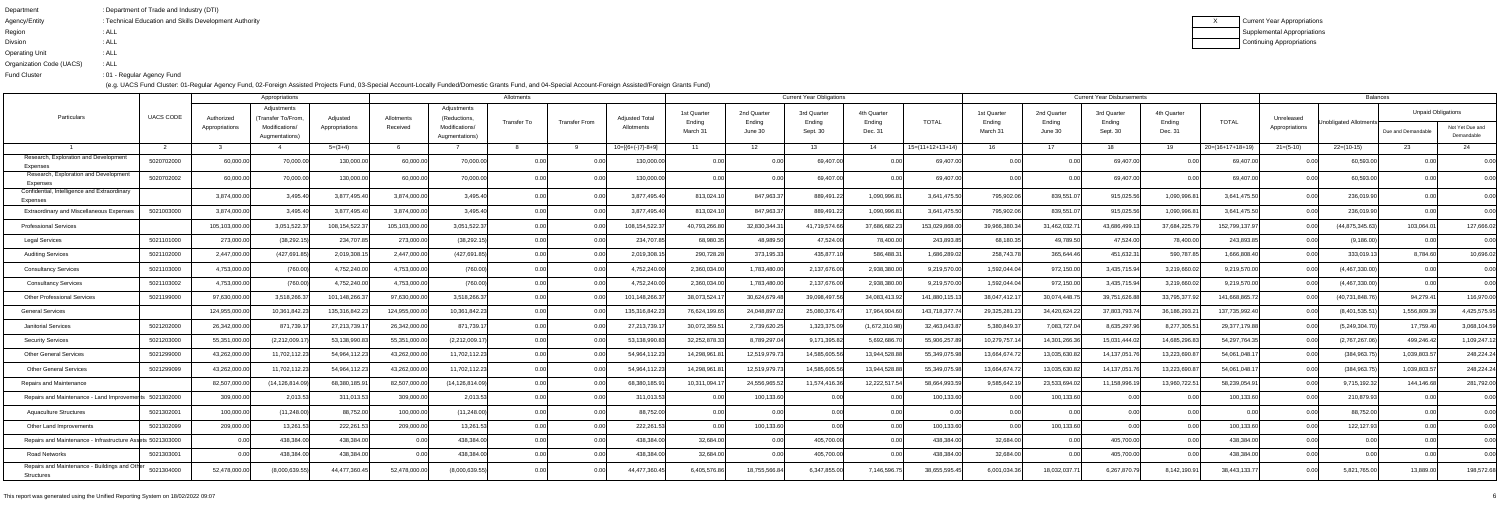| Department               | : Department of Trade and Industry (DTI)               |
|--------------------------|--------------------------------------------------------|
| Agency/Entity            | : Technical Education and Skills Development Authority |
| Region                   | : ALL                                                  |
| <b>Divsion</b>           | : ALL                                                  |
| <b>Operating Unit</b>    | : ALL                                                  |
| Organization Code (UACS) | : ALL                                                  |
| <b>Fund Cluster</b>      | :01 - Regular Agency Fund                              |
|                          |                                                        |

|                                                                      |                  |                | Allotments                       |                |              |                                  |             | <b>Current Year Obligations</b> |                       |                       |                       |                       | <b>Current Year Disbursements</b> |                    |                       |                       |                       | <b>Balances</b>       |                    |                |                        |                           |                               |
|----------------------------------------------------------------------|------------------|----------------|----------------------------------|----------------|--------------|----------------------------------|-------------|---------------------------------|-----------------------|-----------------------|-----------------------|-----------------------|-----------------------------------|--------------------|-----------------------|-----------------------|-----------------------|-----------------------|--------------------|----------------|------------------------|---------------------------|-------------------------------|
| Particulars                                                          | <b>UACS CODE</b> | Authorized     | Adjustments<br>(Transfer To/From | Adjusted       | Allotments   | Adjustments<br>(Reductions,      | Transfer To | <b>Transfer From</b>            | <b>Adjusted Total</b> | 1st Quarter<br>Ending | 2nd Quarter<br>Ending | 3rd Quarter<br>Ending | 4th Quarter<br>Ending             | <b>TOTAL</b>       | 1st Quarter<br>Ending | 2nd Quarter<br>Ending | 3rd Quarter<br>Ending | 4th Quarter<br>Ending | <b>TOTAL</b>       | Unreleased     | Unobligated Allotments | <b>Unpaid Obligations</b> |                               |
|                                                                      |                  | Appropriations | Modifications/<br>Augmentations) | Appropriations | Received     | Modifications/<br>Augmentations) |             |                                 | Allotments            | March 31              | June 30               | Sept. 30              | Dec. 31                           |                    | March 3               | June 30               | Sept. 30              | Dec. 31               |                    | Appropriations |                        | Due and Demandable        | Not Yet Due and<br>Demandable |
|                                                                      |                  |                |                                  | $5=(3+4)$      |              |                                  |             |                                 | $10=[6+(-)7]-8+9$     | 11                    | 12                    | 13                    | 14                                | $15=(11+12+13+14)$ | 16                    | 17                    | 18                    | 19                    | $20=(16+17+18+19)$ | $21=(5-10)$    | $22=(10-15)$           | 23                        | 24                            |
| Buildings                                                            | 5021304001       | 29,957,000.00  | (3, 122, 305.97)                 | 26,834,694.0   | 29,957,000.0 | (3, 122, 305.9)                  | 0.00        |                                 | 26,834,694            | 2,938,536.0           | 13,294,679.3.         | 2,931,469.0           | 4,107,204.59                      | 23,271,889.00      | 2,701,936.0           | 13,100,578.45         | 3,086,954.1           | 4,368,531.3           | 23,258,000.00      | 0.OO           | 3,562,805.0            | 13,889.00                 | 0.00                          |
| <b>School Buildings</b>                                              | 5021304002       | 19,517,000.00  | (3,866,371.00)                   | 15,650,629.00  | 19,517,000.0 | (3,866,371.0                     | 0.00        |                                 | 15,650,629.0          | 2,814,792.7           | 4,791,439.3           | 3,112,753.5           | 2,902,956.20                      | 13,621,941.7       | 2,742,940.20          | 4,165,921.06          | 2,943,359.1           | 3,577,148.60          | 13,429,369.05      | 0.00           | 2,028,687.2            | 0.00                      | 192,572.68                    |
| <b>Other Structures</b>                                              | 5021304099       | 3,004,000.0    | (1,011,962.58)                   | 1,992,037.42   | 3,004,000.0  | (1,011,962.58)                   | 0.00        | 0.00                            | 1,992,037.4           | 652,248.1             | 669,448.2             | 303,632.4             | 136,435.96                        | 1,761,764.7        | 556,158.1             | 765,538.20            | 237,557.41            | 196,510.9             | 1,755,764.72       | 0.00           | 230,272.70             | 0.00                      | 6,000.00                      |
| Repairs and Maintenance - Machinery and<br>Equipment                 | 5021305000       | 12,543,000.00  | (2,843,961.42)                   | 9,699,038.58   | 12,543,000.0 | (2,843,961.42)                   |             |                                 | 9,699,038.t           | 1,351,932.60          | 2,654,996.4           | 1,737,018.3           | 1,508,015.90                      | 7,251,963.33       | 1,065,812.92          | 2,731,779.1           | 1,533,411.3           | 1,869,606.0           | 7,200,609.53       | 0.00           | 2,447,075.25           | 35,688.80                 | 15,665.00                     |
| Machinery                                                            | 5021305001       | 898,000.00     | (625, 606.1)                     | 272,393.89     | 898,000.0    | (625, 606.1)                     | 0.00        |                                 | 272,393.8             | 30,027.21             | 2,480.00              | 2,550.00              | 16,468.00                         | 51,525.21          | 30,027.21             | 2,480.00              | 2,550.00              | 16,468.00             | 51,525.21          | 0.00           | 220,868.68             | 0.00                      | 0.00                          |
| <b>Office Equipment</b>                                              | 5021305002       | 3,418,000.00   | (633,769.80)                     | 2,784,230.20   | 3,418,000.0  | (633,769.80                      | 0.00        |                                 | 2,784,230.20          | 195,052.50            | 1,023,229.9           | 756,503.2             | 301,875.7                         | 2,276,661.4        | 195,052.50            | 982,529.97            | 729,765.27            | 350,273.7             | 2,257,621.45       | 0.00           | 507,568.7              | 9,000.00                  | 10,040.00                     |
| Information and Communication Technology<br>Equipment                | 5021305003       | 3,260,000.00   | (534, 542.5)                     | 2,725,457.49   | 3,260,000.0  | (534, 542.5)                     | 0.00        |                                 | 2,725,457.            | 369,538.45            | 930,160.4             | 572,843.2             | 586,489.36                        | 2,459,031.4        | 332,538.45            | 967,160.48            | 413,063.2             | 719,580.5             | 2,432,342.69       | 0.OO           | 266,426.00             | 26,688.80                 | 0.00                          |
| Communication Equipment                                              | 5021305007       | 61,000.00      | (5,000.00)                       | 56,000.00      | 61,000.0     | (5,000.00)                       | 0.00        | 0.00                            | 56,000.00             | 0.00                  | 0.00                  | 12,668.90             | 20,753.96                         | 33,422.86          | 0.00                  | 0.00                  | 12,668.90             | 20,753.96             | 33,422.86          | 0.00           | 22,577.14              |                           | 0.00                          |
| Disaster Response and Rescue Equipme                                 | 5021305009       | 80,000.00      | (80,000.00)                      | 0.00           | 80,000.0     | (80,000.00)                      | 0.00        |                                 | 0.00                  | 0.00                  |                       |                       | 0.00                              | 0 O                | 0.00                  | 0.00                  | 0 <sub>0</sub>        | 0.00                  | 0.00               | 0.00           | 0.001                  |                           | 0.00                          |
| <b>Technical and Scientific Equipment</b>                            | 5021305014       | 592,000.00     | (587, 818.00)                    | 4,182.00       | 592,000.0    | (587, 818.00)                    | 0.00        |                                 | 4,182.00              | 0.00                  | 0 O                   |                       | 4,182.00                          | 4,182.00           | 0.00                  | 0.00                  | 0.0                   | 4,182.00              | 4,182.00           | 0.00           |                        |                           | 0.00                          |
| Other Machinery and Equipment                                        | 5021305099       | 4,234,000.00   | (377, 225.00)                    | 3,856,775.00   | 4,234,000.0  | (377, 225.00)                    | 0.00        | 0.00                            | 3,856,775.00          | 757,314.44            | 699,125.9             | 392,453.0             | 578,246.87                        | 2,427,140.32       | 508,194.7             | 779,608.7             | 375,364.00            | 758,347.8             | 2,421,515.32       | 0.00           | 1,429,634.68           | n nr                      | 5,625.00                      |
| Repairs and Maintenance - Transportation<br>Equipment                | 5021306000       | 13,149,000.00  | (1,836,718.16)                   | 11,312,281.84  | 13,149,000.0 | (1,836,718.1)                    |             |                                 | 11,312,281.           | 2,223,292.6           | 2,738,873.6           | 2,301,903.9           | 3,376,060.33                      | 10,640,130.6       | 2,188,502.8           | 2,515,268.5           | 2,037,305.0           | 3,757,080.9           | 10,498,157.4       | 0.00           | 672,151.23             | 74,418.88                 | 67,554.32                     |
| <b>Motor Vehicles</b>                                                | 5021306001       | 13,149,000.00  | (1,853,441.1)                    | 11,295,558.84  | 13,149,000.0 | (1,853,441.7)                    | 0.00        |                                 | 11,295,558.8          | 2,223,292.6           | 2,738,873.64          | 2,285,180.9           | 3,376,060.33                      | 10,623,407.6       | 2,188,502.8           | 2,515,268.56          | 2,037,305.03          | 3,757,080.9           | 10,498,157.4       | 0.00           | 672,151.23             | 57,695.88                 | 67,554.32                     |
| <b>Other Transportation Equipment</b>                                | 5021306099       |                | 16,723.00                        | 16,723.00      |              | 16,723.0                         | 0.00        |                                 | 16,723.00             | 0.00                  | 0.00                  | 16,723.0              | 0.00                              | 16,723.00          | 0.00                  | 0.00                  | 0.0                   |                       | 0.00               |                | 0.00                   | 16,723.00                 | 0.00                          |
| Repairs and Maintenance - Furniture and Fixtures5021307000           |                  | 2,261,000.00   | (1,633,308.00)                   | 627,692.00     | 2,261,000.0  | (1,633,308.00)                   | 0.00        | 0.00                            | 627,692.00            | 128,681.00            | 50,560.00             | 399,344.00            | 52,104.00                         | 630,689.00         | 128,681.00            | 31,840.00             | 397,914.00            | 52,104.00             | 610,539.00         | 0.00           | (2,997.00)             | 20,150.00                 | 0.00                          |
| Repairs and Maintenance - Leased Assets                              | 5021308000       |                | 26,405.60                        | 26,405.60      | . N.N        | 26,405.6                         | 0.00        |                                 | 26,405.60             | 25,805.60             | 600.00                |                       | -0.00                             | 26,405.60          | 25,805.60             | 600.00                | 0 <sub>0</sub>        |                       | 26,405.60          | 0.00           |                        |                           | 0.00                          |
| <b>Machinery and Equipment</b>                                       | 5021308002       |                | 25,805.60                        | 25,805.60      |              | 25,805.6                         |             |                                 | 25,805.60             | 25,805.60             |                       |                       |                                   | 25,805.60          | 25,805.60             | 0.00                  |                       |                       | 25,805.60          |                |                        |                           | 0.00                          |
| <b>Transportation Equipment</b>                                      | 5021308003       | 0.00           | 600.00                           | 600.00         | U.U          | 600.0                            |             | v.vv                            | 600.00                | U.UU                  | 0.001<br>ουυ.υυ       | <b>U.UU</b>           | <b>U.UU</b>                       | 600.00             | U.UU                  | $\cos$<br>OUU.UU      | v.vv                  | v.vv                  | 600.00             | 0.00           | U.UU                   |                           | v.vv                          |
| Repairs and Maintenance - Semi-Expendable<br>Machinery and Equipment | 5021321000       | 661.000.00     | (7,503.00)                       | 653,497.00     | 661,000.00   | (7,503.00)                       |             |                                 | 653,497.00            | 141,961.44            | 97,945.00             | 137,660.00            | 133,740.56                        | 511,307.00         | 141,961.44            | 63,745.00             | 171,860.00            | 133,740.56            | 511,307.00         | 0.00           | 142,190.00             |                           | 0.00                          |
| Repairs and Maintenance - Semi-Expendable<br>Machinery and Equipment | 5021321000       |                | 77,300.00                        | 3,000.00       |              | 77,300.00                        |             |                                 | 3,000.00              | 77,300.00             | 0.00                  |                       |                                   | 560.00             | 77,300.00             | 0.00                  |                       |                       | 560.00             | 0.00           | 2,440.00               |                           | 0.00                          |
| Office Equipment                                                     | 5021321002       | 472,000.00     | 18,197.00                        | 490,197.00     | 472,000.00   | 18,197.00                        | 0.00        |                                 | 490,197.00            | 64.661.44             | 97,945.00             | 124.600.00            | 133,740.56                        | 420,947.00         | 64,661.44             | 63,745.00             | 158,800.00            | 133,740.56            | 420,947.00         | 0.001          | 69,250.00              |                           | 0.00                          |
| Information and Communications Technology<br>Equipment               | 5021321003       | 65,000.00      | 0.00                             | 65,000.00      | 65,000.00    |                                  |             | 0.00                            | 65,000.00             | 0.00                  | 0.00                  | 12,500.00             | 0.00                              | 12,500.00          | 0.00                  | 0.00                  | 12,500.00             | 0.00                  | 12,500.00          | 0.00           | 52,500.00              |                           | 0.00                          |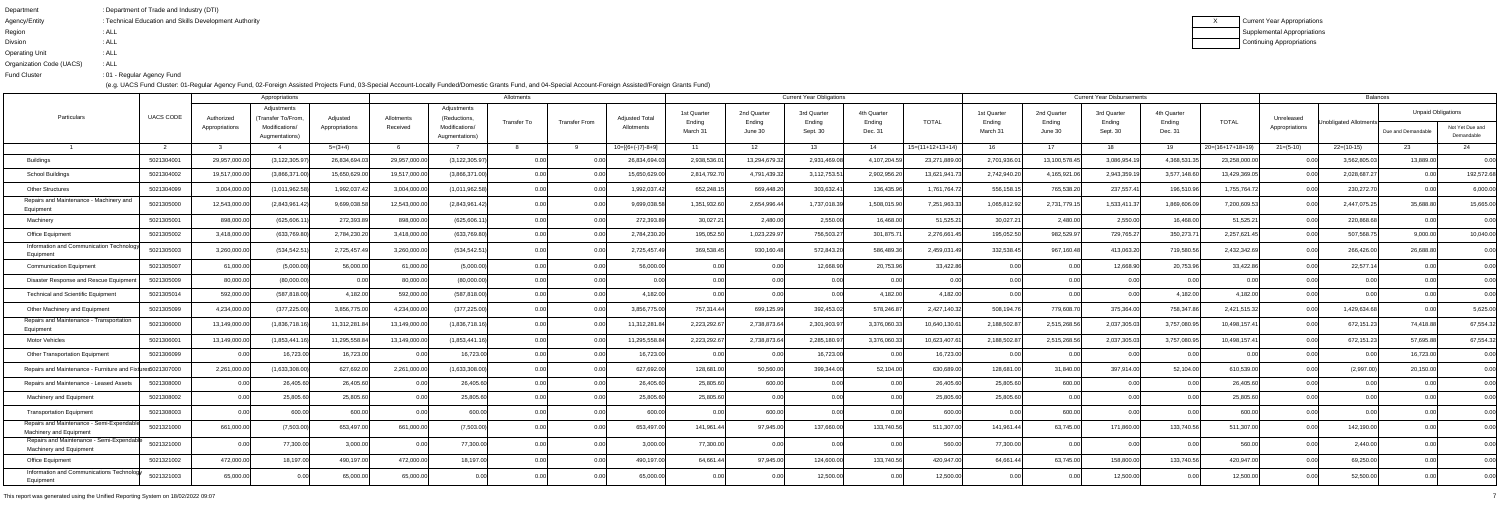| Department               | : Department of Trade and Industry (DTI)               |
|--------------------------|--------------------------------------------------------|
| Agency/Entity            | : Technical Education and Skills Development Authority |
| Region                   | : ALL                                                  |
| <b>Divsion</b>           | : ALL                                                  |
| <b>Operating Unit</b>    | : ALL                                                  |
| Organization Code (UACS) | : ALL                                                  |
| <b>Fund Cluster</b>      | :01 - Regular Agency Fund                              |

|                                                                                   |            | Appropriations               |                                                     |                            |                        |                                               | Allotments         |                      |                                     |                                   |                                  | <b>Current Year Obligations</b>   |                                  |                    |                                   |                                  | <b>Current Year Disbursements</b> |                                  |                    |                              | Balances               |                                                 |                 |
|-----------------------------------------------------------------------------------|------------|------------------------------|-----------------------------------------------------|----------------------------|------------------------|-----------------------------------------------|--------------------|----------------------|-------------------------------------|-----------------------------------|----------------------------------|-----------------------------------|----------------------------------|--------------------|-----------------------------------|----------------------------------|-----------------------------------|----------------------------------|--------------------|------------------------------|------------------------|-------------------------------------------------|-----------------|
| Particulars                                                                       | UACS CODE  | Authorized<br>Appropriations | Adjustments<br>(Transfer To/From.<br>Modifications/ | Adjusted<br>Appropriations | Allotments<br>Received | Adjustments<br>(Reductions,<br>Modifications/ | <b>Transfer To</b> | <b>Transfer From</b> | <b>Adjusted Total</b><br>Allotments | 1st Quarter<br>Ending<br>March 31 | 2nd Quarter<br>Ending<br>June 30 | 3rd Quarter<br>Ending<br>Sept. 30 | 4th Quarter<br>Ending<br>Dec. 31 | <b>TOTAL</b>       | 1st Quarter<br>Ending<br>March 31 | 2nd Quarter<br>Ending<br>June 30 | 3rd Quarter<br>Ending<br>Sept. 30 | 4th Quarter<br>Ending<br>Dec. 31 | <b>TOTAL</b>       | Unreleased<br>Appropriations | Unobligated Allotments | <b>Unpaid Obligations</b><br>Due and Demandable | Not Yet Due and |
|                                                                                   |            |                              | Augmentations)                                      |                            |                        | Augmentations)                                |                    |                      |                                     |                                   |                                  |                                   |                                  |                    |                                   |                                  |                                   |                                  |                    |                              |                        |                                                 | Demandable      |
|                                                                                   |            |                              |                                                     | $5=(3+4)$                  |                        |                                               |                    |                      | $10=[(6+(-)7)-8+9]$                 |                                   | 12                               | 13.                               | 14                               | $15=(11+12+13+14)$ | 16                                | 17                               | 18                                | - 19                             | $20=(16+17+18+19)$ | $21 = (5-10)$                | $22=(10-15)$           | -23                                             | 24              |
| Other Machinery and Equipment                                                     | 5021321099 | 124,000.00                   | (106,000.00)                                        | 18,000.0                   | 124,000.0              | (106,000.00)                                  |                    |                      | 18,000.                             |                                   |                                  |                                   |                                  |                    | 0.00                              |                                  |                                   |                                  |                    |                              | 18,000.00              |                                                 | 0.00            |
| Repairs and Maintenance - Semi-Expendable<br><b>Furniture, Fixtures and Books</b> | 5021322000 | 104,000.00                   | 6,000.00                                            | 110,000.0                  | 104,000.0              | 6,000.00                                      | 0.00               |                      | 110,000.00                          | 0.00                              | 100,000.0                        |                                   | 6,000.00                         | 106,000.00         | 0.00                              | 0.00                             | 100,000.0                         | 6,000.0                          | 106,000.00         |                              | 4,000.00               |                                                 | 0.00            |
| Repairs and Maintenance - Semi-Expendabl<br>Furniture, Fixtures and Books         | 5021322000 | 0.00                         | 6,000.00                                            | 6,000.0                    | 0 O                    | 6,000.00                                      | 0.00               | 0.001                | 6,000.00                            | 0.00                              |                                  |                                   | 6,000.00                         | 6,000.00           | 0.00                              | n nr                             | 0 <sub>0</sub>                    | 6,000.00                         | 6,000.00           |                              | 0.00                   |                                                 | 0.00            |
| <b>Furniture and Fixtures</b>                                                     | 5021322001 | 104,000.00                   |                                                     | 104,000.0                  | 104,000.0              |                                               |                    |                      | 104,000.0                           |                                   | 100,000.0                        |                                   |                                  | 100,000.00         | 0.00                              | 0.0                              | 100,000.0                         |                                  | 100,000.00         | 0.00                         | 4,000.00               |                                                 | 0.00            |
| Repairs and Maintenance - Other Property, Plant<br>and Equipment                  | 5021399000 | 1,002,000.00                 | (277, 487.09)                                       | 724,512.9                  | 1,002,000.0            | (277, 487.0)                                  | 0.00               |                      | 724,512.9                           | 1,160.00                          | 58,290.                          | 244,935.0                         | 0.00                             | 304,385.0          | 1,160.00                          | 58,290.0                         | 244,935.0                         |                                  | 304,385.00         | 0.OO                         | 420,127.9              |                                                 | 0.00            |
| Other Property, Plant and Equipment                                               | 5021399099 | 1,002,000.00                 | (277, 487.09)                                       | 724,512.9                  | 1,002,000.0            | (277, 487.09)                                 | 0.00               | 0.00                 | 724,512.9                           | 1,160.00                          | 58,290.0                         | 244,935.00                        | 0.00                             | 304,385.00         | 1,160.00                          | 58,290.00                        | 244,935.00                        | 0.0(                             | 304,385.00         | 0.00                         | 420,127.91             |                                                 | 0.00            |
| Financial Assistance/Subsid <sub>)</sub>                                          |            | 3,000,000.00                 | 1,000.0                                             | 3,001,000.0                | 3,000,000.0            | 1,000.0                                       |                    |                      | 3,001,000.0                         | 1,183,926.90                      | 3,242,358.2                      | 1,500,565.0                       | (2,922,605.94)                   | 3,004,244.2        | 1,183,926.90                      | 3,242,358.2                      | 1,500,565.0                       | (2,922,605.94)                   | 3,004,244.25       | 0.00                         | (3,244.25)             |                                                 | 0.00            |
| <b>Financial Assistance to NGAs</b>                                               | 5021402000 |                              | 1,000.00                                            | 1,000.0                    |                        | 1,000.0                                       |                    |                      | 1,000.0                             | 1,183,926.90                      | 3,242,358.29                     | 1,500,565.0                       | (5,915,365.94)                   | 11,484.25          | 1,183,926.90                      | 3,242,358.29                     | 1,500,565.0                       | (5,915,365.94)                   | 11,484.25          | 0.00                         | (10, 484.25)           |                                                 | 0.00            |
| Subsidy to Operating Units                                                        | 5021408000 | 3,000,000.00                 | 0.00                                                | 3,000,000.0                | 3,000,000.0            |                                               | 0.00               | 0.00                 | 3,000,000.00                        | 0.00                              |                                  |                                   | 2,992,760.00                     | 2,992,760.00       | 0.00                              | 0.0                              | n n                               | 2,992,760.00                     | 2,992,760.00       | 0.00                         | 7,240.00               | 0.00                                            | 0.00            |
| Taxes, Insurance Premiums and Other Fees                                          |            | 25,815,000.00                | 40,524.92                                           | 25,855,524.9               | 25,815,000.0           | 40,524.92                                     |                    |                      | 25,855,524.9                        | 22,885,847.                       | 1,521,723.6                      | 1,877,054.5                       | 2,009,123.69                     | 28,293,749.00      | 22,851,784.62                     | 1,539,016.1                      | 1,874,073.1                       | 1,996,915.0                      | 28,261,789.00      | 0.OC                         | (2,438,224.08)         | 0.00 <sub>l</sub>                               | 31,960.00       |
| Taxes, Duties and Licenses                                                        | 5021501000 | 756,000.00                   | (60, 492.71)                                        | 695,507.                   | 756,000.0              | (60, 492.7)                                   | 0.00               |                      | 695,507.2                           | 94,073.32                         | 88,628.9                         | 119,649.5                         | 236,962.37                       | 539,314.1          | 94,073.32                         | 88,628.98                        | 119,649.5                         | 236,962.3                        | 539,314.18         | 0.00                         | 156,193.1              | 0.00 <sub>l</sub>                               | 0.00            |
| Taxes, Duties and Licenses                                                        | 5021501001 | 756,000.00                   | (60, 492.71)                                        | 695,507.2                  | 756,000.0              | (60, 492.7)                                   | 0.00               | 0.00                 | 695,507.2                           | 94,073.32                         | 88,628.9                         | 119,649.5                         | 236,962.3                        | 539,314.1          | 94,073.32                         | 88,628.98                        | 119,649.5                         | 236,962.3                        | 539,314.18         | 0.00                         | 156, 193.1             | 0.001                                           | 0.00            |
| <b>Fidelity Bond Premiums</b>                                                     | 5021502000 | 5,397,000.00                 | 293,338.54                                          | 5,690,338.5                | 5,397,000.0            | 293,338.5                                     | 0.00               |                      | 5,690,338.                          | 1,705,907.0                       | 1,190,435.7                      | 1,511,600.2                       | 1,443,965.8                      | 5,851,908.8        | 1,671,844.5                       | 1,207,728.25                     | 1,515,616.53                      | 1,424,759.5                      | 5,819,948.87       | 0.001                        | (161, 570.33)          | 0.00                                            | 31,960.00       |
| <b>Insurance Expenses</b>                                                         | 5021503000 | 19,662,000.00                | (192, 320.91)                                       | 19,469,679.0               | 19,662,000.0           | (192,320.91                                   | 0.00               |                      | 19,469,679.0                        | 21,085,866.                       | 242,658.8                        | 245,804.7                         | 328,195.5                        | 21,902,525.95      | 21,085,866.7                      | 242,658.88                       | 238,807.1                         | 335,193.1                        | 21,902,525.95      | 0.00                         | (2,432,846.86)         |                                                 | 0.00            |
| Labor and Wages                                                                   |            | 185,000.00                   | 68,100.00                                           | 253,100.0                  | 185,000.0              | 68,100.0                                      | 0.00               | 0.00                 | 253,100.00                          | 600.00                            | 106,650.0                        | 75,825.6                          | 70,624.39                        | 253,700.00         | 600.00                            | 106,650.00                       | 75,825.6                          | 63,437.7                         | 246,513.39         | 0.00                         | (600.00)               | 0.00 <sub>l</sub>                               | 7,186.61        |
| Labor and Wages                                                                   | 5021601000 | 185,000.00                   | 68,100.00                                           | 253,100.0                  | 185,000.0              | 68,100.0                                      | 0.00               |                      | 253,100.00                          | 600.00                            | 106,650.0                        | 75,825.6                          | 70,624.39                        | 253,700.00         | 600.00                            | 106,650.0                        | 75,825.6                          | 63,437.7                         | 246,513.39         |                              | (600.00)               |                                                 | 7,186.61        |
| Other Maintenance and Operating Expenses                                          |            | 137,489,000.0                | 27,406,368.8                                        | 164,895,368.8              | 137,489,000.0          | 27,406,368.8                                  | (1,200,000.00)     | 1,200,000.00         | 164,895,368.8                       | 23,419,088.8                      | 24,264,665.3                     | 26,408,565.6                      | 40,812,211.9                     | 114,904,531.7      | 21,269,036.45                     | 22,751,230.46                    | 25,809,807.5                      | 38,953,815.4                     | 108,783,889.88     |                              | 49,990,837.0           | 2,650,088.7                                     | 3,470,553.17    |
| <b>Advertising Expenses</b>                                                       | 5029901000 | 1,879,000.00                 | (450, 885.34)                                       | 1,428,114.66               | 1,879,000.00           | (450, 885.34)                                 | <b>U.UU</b>        | U.UU                 | 1,428,114.66                        | 182,157.21                        | 76,784.41                        | 340,753.12                        | 505,156.97                       | 1,104,851.7        | 182,157.21                        | 76,784.41                        | 340,753.12                        | 494,737.1                        | 1,094,431.84       | <b>U.UU</b>                  | 323,262.95             | <b>U.UU</b>                                     | 10,419.87       |
| <b>Printing and Publication Expenses</b>                                          | 5029902000 | 14,294,000.00                | (748, 338.38)                                       | 13,545,661.62              | 14,294,000.00          | (748, 338.38)                                 | 0.00               | 0.00                 | 13,545,661.62                       | 1,719,882.51                      | 1,090,013.19                     | 1,018,970.76                      | 2,949,828.16                     | 6,778,694.62       | 781,539.48                        | 1,196,102.28                     | 1,830,838.85                      | 1,047,639.52                     | 4,856,120.13       | 0.00                         | 6,766,967.00           | 0.00                                            | 1,922,574.49    |
| <b>Representation Expenses</b>                                                    | 5029903000 | 19,134,000.00                | (1,227,705.74)                                      | 17,906,294.26              | 19,134,000.0           | (1,227,705.74)                                | 0.00               | 0.00                 | 17,906,294.26                       | 3,053,683.75                      | 2,114,665.38                     | 3,004,022.85                      | 4,715,627.60                     | 12,887,999.58      | 3,022,026.41                      | 2,115,632.48                     | 2,864,092.85                      | 4,811,257.09                     | 12,813,008.83      | 0.00                         | 5,018,294.68           | 30,940.00                                       | 44,050.75       |
| <b>Transportation and Delivery Expenses</b>                                       | 5029904000 | 4,845,000.00                 | 328,432.39                                          | 5,173,432.39               | 4,845,000.00           | 328,432.39                                    | 0.00               | 0.00                 | 5,173,432.39                        | 801,725.80                        | 628,135.41                       | 1,024,466.94                      | 2,037,668.08                     | 4,491,996.23       | 727,414.00                        | 642,947.41                       | 756,820.91                        | 1,536,405.38                     | 3,663,587.70       | 0.00                         | 681,436.16             | 690,000.00                                      | 138,408.53      |
| Rent/Lease Expenses                                                               | 5029905000 | 20,994,000.00                | (3,454,303.95)                                      | 17,539,696.0               | 20,994,000.0           | (3,454,303.95)                                | 0.00               | 0.001                | 17,539,696.0                        | 4,095,399.58                      | 1,882,080.06                     | 3,864,231.54                      | 4,923,306.55                     | 14,765,017.73      | 3,795,399.58                      | 2,177,080.06                     | 3,857,231.54                      | 4,467,106.55                     | 14,296,817.73      | 0.00                         | 2,774,678.32           | 268,200.00                                      | 200,000.00      |
| Rents - Building and Structures                                                   | 5029905001 | 14,893,000.00                | (869, 664.29)                                       | 14,023,335.7               | 14,893,000.0           | (869, 664.29)                                 | 0.00               | 0.00                 | 14,023,335.7                        | 3,723,499.97                      | 1,275,832.03                     | 3,249,712.06                      | 3,595,674.28                     | 11,844,718.34      | 3,423,499.97                      | 1,575,832.03                     | 3,249,712.06                      | 3,595,674.28                     | 11,844,718.34      | 0.00                         | 2,178,617.37           | 0.00                                            | 0.00            |
|                                                                                   |            |                              |                                                     |                            |                        |                                               |                    |                      |                                     |                                   |                                  |                                   |                                  |                    |                                   |                                  |                                   |                                  |                    |                              |                        |                                                 |                 |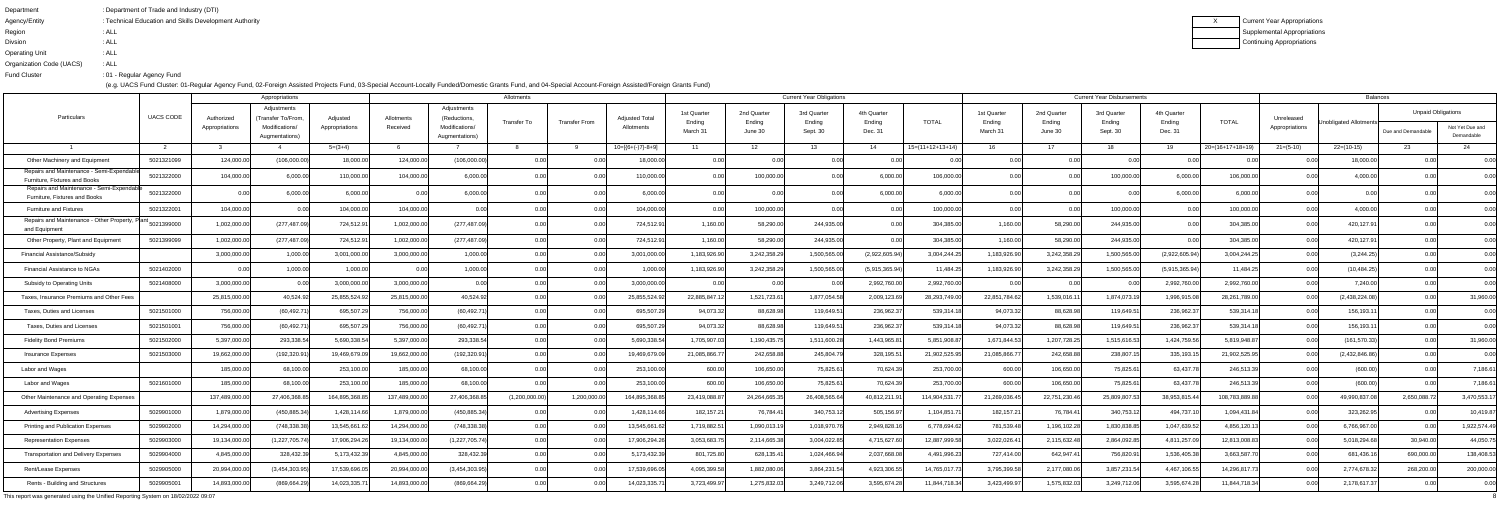| Department               | : Department of Trade and Industry (DTI)               |
|--------------------------|--------------------------------------------------------|
| Agency/Entity            | : Technical Education and Skills Development Authority |
| Region                   | : ALL                                                  |
| <b>Divsion</b>           | : ALL                                                  |
| <b>Operating Unit</b>    | : ALL                                                  |
| Organization Code (UACS) | : ALL                                                  |
| <b>Fund Cluster</b>      | :01 - Regular Agency Fund                              |

|                                                                     |                  |                | Appropriations                                     |                |                        |                                               | Allotments         |                      |                                     |                       |                       | <b>Current Year Obligations</b> |                       |                    |                       |                       | <b>Current Year Disbursements</b> |                       |                    |                              | <b>Balances</b>        |                           |                 |
|---------------------------------------------------------------------|------------------|----------------|----------------------------------------------------|----------------|------------------------|-----------------------------------------------|--------------------|----------------------|-------------------------------------|-----------------------|-----------------------|---------------------------------|-----------------------|--------------------|-----------------------|-----------------------|-----------------------------------|-----------------------|--------------------|------------------------------|------------------------|---------------------------|-----------------|
| Particulars                                                         | <b>UACS CODE</b> | Authorized     | Adjustments<br>(Transfer To/From<br>Modifications/ | Adjusted       | Allotments<br>Received | Adjustments<br>(Reductions,<br>Modifications/ | <b>Transfer To</b> | <b>Transfer From</b> | <b>Adjusted Total</b><br>Allotments | 1st Quarter<br>Ending | 2nd Quarter<br>Ending | 3rd Quarter<br>Ending           | 4th Quarter<br>Ending | <b>TOTAL</b>       | 1st Quarter<br>Ending | 2nd Quarter<br>Ending | 3rd Quarter<br>Ending             | 4th Quarter<br>Ending | <b>TOTAL</b>       | Unreleased<br>Appropriations | Unobligated Allotments | <b>Unpaid Obligations</b> | Not Yet Due and |
|                                                                     |                  | Appropriations | Augmentations)                                     | Appropriations |                        | Augmentations)                                |                    |                      |                                     | March 31              | June 30               | Sept. 30                        | Dec. 31               |                    | March 31              | June 30               | Sept. 30                          | Dec. 31               |                    |                              |                        | Due and Demandable        | Demandable      |
|                                                                     |                  |                |                                                    | $5=(3+4)$      |                        |                                               |                    |                      | $10=[(6+(-)7)-8+9]$                 |                       | - 12                  | 13.                             | 14                    | $15=(11+12+13+14)$ | 16                    | 17                    | 18                                | 19                    | $20=(16+17+18+19)$ | $21 = (5-10)$                | $22=(10-15)$           | -23                       | 24              |
| Rents - Motor Vehicles                                              | 5029905003       | 531,000.00     | 1,562,656.34                                       | 2,093,656.3    | 531,000.0              | 1,562,656.3                                   |                    |                      | 2,093,656.3                         | 195,159.00            | 494,915.4             | 407,378.98                      | 946,187.89            | 2,043,641.3        | 195,159.00            | 494,915.47            | 395,378.98                        | 489,987.8             | 1,575,441.34       |                              | 50,015.00              | 268,200.00                | 200,000.00      |
| Rents - Equipment                                                   | 5029905004       | 379,000.00     | (72,046.00)                                        | 306,954.0      | 379,000.0              | (72,046.00)                                   | 0.00               |                      | 306,954.0                           | 42,490.61             | 16,332.5              | 46,540.5                        | 31,245.50             | 136,609.1          | 42,490.61             | 16,332.56             | 46,540.50                         | 31,245.5              | 136,609.1          | 0.001                        | 170,344.83             | 0.00 <sub>l</sub>         | 0.00            |
| Rents - Living Quarters                                             | 5029905005       | 1,419,000.00   | (324, 250.00)                                      | 1,094,750.0    | 1,419,000.0            | (324, 250.00)                                 | 0.00               | 0.00                 | 1,094,750.00                        | 134,250.00            | 95,000.00             | 160,600.0                       | 329,400.00            | 719,250.00         | 134,250.00            | 90,000.00             | 165,600.00                        | 329,400.00            | 719,250.00         | 0.00                         | 375,500.00             |                           | 0.00            |
| <b>Financial Lease</b>                                              | 5029905007       | 3,712,000.00   | (3,712,000.00)                                     |                | 3,712,000.0            | (3,712,000.00)                                | 0.00               |                      |                                     | _റ ററ                 |                       |                                 | 0.00                  | 0.O                | 0.00                  | 0.00                  | $\cap$ $\cap$                     |                       | 0.00               | በ በበ                         | 0.001                  |                           | 0.00            |
| Rents - ICT Machinery and Equipment                                 | 5029905008       | 60,000.00      | (39,000.00)                                        | 21,000.0       | 60,000.0               | (39,000.00)                                   | 0.00               |                      | 21,000.00                           |                       |                       |                                 | 20,798.88             | 20,798.88          | 0.00                  |                       |                                   | 20,798.8              | 20,798.88          |                              | 201.12                 |                           | 0.00            |
| Membership Dues and Contributions to<br>Organizations               | 5029906000       | 406,000.00     | (19,000.00)                                        | 387,000.0      | 406,000.0              | (19,000.00)                                   | 0.00               |                      | 387,000.00                          | 20,000.00             | 176,000.0             | 70,000.0                        | 14,490.00             | 280,490.00         | 10,000.00             | 176,000.00            | 70,000.0                          | 10,000.0              | 266,000.00         |                              | 106,510.00             | 0.001                     | 14,490.00       |
| <b>Subscription Expenses</b>                                        | 5029907000       | 17,157,000.00  | 143,655.47                                         | 17,300,655.4   | 17,157,000.0           | 143,655.4                                     | 0.00               | 0.001                | 17,300,655.47                       | 1,641,061.53          | 1,322,263.81          | 1,706,567.3                     | 689,030.34            | 5,358,923.0        | 924,537.88            | 758,245.54            | 1,280,977.7                       | 1,524,271.1           | 4,488,032.35       | 0.00                         | 11,941,732.40          | 350.00                    | 870,540.72      |
| ICT Software Subscription                                           | 5029907001       | 14,253,000.00  |                                                    | 14,253,000.0   | 14,253,000.0           |                                               |                    |                      | 14,253,000.00                       |                       | 378,071.              | 541,314.9                       | 370,945.76            | 1,290,331.80       | 0.00                  | 378,071.13            | 541,314.91                        |                       | 919,386.04         | 0.00                         | 12,962,668.20          | 0.00                      | 370,945.76      |
| Library and Other Reading Materials<br><b>Subscription Expenses</b> | 5029907004       | 243,000.00     | (41, 438.00)                                       | 201,562.0      | 243,000.0              | (41,438.00                                    | 0.00               | 0.001                | 201,562.00                          | 7,752.00              | 8,769.60              | 100,397.00                      | 28,025.00             | 144,943.60         | 7,752.00              | 8,769.60              | 100,397.00                        | 28,025.00             | 144,943.60         | 0.00                         | 56,618.40              | 0.00                      | 0.00            |
| <b>Other Subscription Expenses</b>                                  | 5029907099       | 2,661,000.00   | 185,093.47                                         | 2,846,093.4    | 2,661,000.0            | 185,093.4                                     | 0.00               |                      | 2,846,093.4                         | 1,633,309.53          | 935,423.0             | 1,064,855.4                     | 290,059.58            | 3,923,647.6        | 916,785.88            | 371,404.81            | 639,265.88                        | 1,496,246.1           | 3,423,702.7        | 0.00                         | (1,077,554.20)         | 350.00                    | 499,594.96      |
| Donations                                                           | 5029908000       | 5,000.00       | (500.00)                                           | 4,500.0        | 5,000.0                | (500.00)                                      | 0.00               | _0.00l               | 4,500.00                            | 0.00                  | 0.00                  | 1,169.0                         | 0.00                  | 1,169.06           | 0.00                  | 0.00                  | 1,169.06                          |                       | 1,169.06           | 0.00                         | 3,330.94               | 0.00 <sub>l</sub>         | 0.00            |
| Other Maintenance and Operating Expense                             | 5029999000       | 58,775,000.00  | 32,835,014.40                                      | 91,610,014.40  | 58,775,000.0           | 32,835,014.4                                  | (1,200,000.00)     | 1,200,000.00         | 91,610,014.4                        | 11,905,178.49         | 16,974,723.0          | 15,378,383.9                    | 24,977,104.2          | 69,235,389.7       | 11,825,961.8          | 15,608,438.2          | 14,807,923.4                      | 25,062,398.6          | 67,304,722.24      | 0.00                         | 22,374,624.63          | 1,660,598.72              | 270,068.81      |
| Website Maintenance                                                 | 5029999001       | 1,484,000.00   | (220,782.13                                        | 1,263,217.8    | 1,484,000.0            | (220, 782.1)                                  | 0.00               |                      | 1,263,217.8                         | 291,524.90            | 234,479.34            | 307,437.2                       | 160,776.42            | 994,217.8          | 257,647.70            | 268,356.54            | 307,437.21                        | 160,776.42            | 994,217.87         | 0.001                        | 269,000.00             | 0.00                      | 0.00            |
| Other Maintenance and Operating Expens                              | 5029999099       | 57,291,000.00  | 30,646,073.26                                      | 87,937,073.2   | 57,291,000.0           | 30,646,073.2                                  | (1,200,000.00)     | 1,200,000.00         | 87,937,073.26                       | 11,180,792.           | 16,330,321.6          | 13,789,434.1                    | 24,275,280.34         | 65,575,828.93      | 11,135,453.39         | 14,930,159.62         | 13,540,635.6                      | 24,073,912.7          | 63,680,161.40      | 0.00                         | 22,361,244.33          | 1,625,598.72              | 270,068.81      |
| <b>Capital Outlays</b>                                              |                  | 808,851,000.00 |                                                    | 808,851,000.   | 808,851,000.0          |                                               | (12, 478, 901.7    | 12,478,901.          | 808,851,000.00                      | 206,158.00            | 1,486,295.0           | 349,441.0                       | 27,351,768.00         | 29,393,662.00      | 0.00                  | 0.00                  | 730,578.00                        | 24,569,593.6          | 25,300,171.60      | 0.00                         | 779,457,338.00         | 1,492,092.2               | 2,601,398.15    |
| Property, Plant and Equipment Outlay                                |                  | 808,851,000.00 | 0.00                                               | 808,851,000.   | 808,851,000.0          |                                               | (12, 478, 901.7    | 12,478,901           | 808,851,000.00                      | 206,158.00            | 1,486,295.0           | 349,441.0                       | 27,351,768.00         | 29,393,662.00      | 0.00                  | 0.00                  | 730,578.00                        | 24,569,593.6          | 25,300,171.60      | 0.00                         | 779,457,338.00         | 1,492,092.25              | 2,601,398.15    |
| <b>Land Outlay</b>                                                  | 5060401000       | 20,000,000.00  | 0.00                                               | 20,000,000.0   | 20,000,000.0           |                                               | 0.00               |                      | 20,000,000.00                       | 0.00                  |                       |                                 | 20,000,000.00         | 20,000,000.00      | 0.00                  | 0.00                  | 0.0                               | 20,000,000.0          | 20,000,000.00      | 0.00                         | 0.00                   |                           | 0.00            |
| Land                                                                | 5060401001       | 20.000.000.00  |                                                    | 20,000,000.0   | 20.000.000.            |                                               |                    |                      | 20.000.000.00                       |                       |                       |                                 | 0.000.000.0           | 20,000,000,00      |                       |                       |                                   | 20,000,000,00         | 20.000.000.00      | 0 U U                        |                        |                           |                 |
| <b>Buildings and Other Structures</b>                               | 5060404000       | 200,000,000.00 | 0.00                                               | 200,000,000.0  | 200,000,000.0          |                                               | 0.00               |                      | 200,000,000.00                      | 0.00                  |                       |                                 | 0.00                  | 0.00               | 0.00                  | 0.00                  | 0.00                              |                       | 0.00               | 0.00                         | 200,000,000.00         | 0.00                      | 0.00            |
| Buildings                                                           | 5060404001       | 200,000,000.00 | 0.00                                               | 200,000,000.00 | 200,000,000.0          | 0.00                                          | 0.00               | 0.00l                | 200,000,000.00                      | 0.00                  | 0.00                  | 0.00                            | 0.00                  | 0.00               | 0.00                  | 0.00                  | 0.00                              |                       | 0.00               | 0.00                         | 200,000,000.00         | 0.00                      | 0.00            |
| Machinery and Equipment Outlay                                      | 5060405000       | 554,351,000.00 | 0.00                                               | 554,351,000.0  | 554,351,000.00         |                                               | (12,478,901.75     | 12,478,901.7         | 554,351,000.00                      | 206,158.00            | 1,486,295.00          | 349,441.00                      | 7,351,768.00          | 9,393,662.00       | 0.00                  | 0.00                  | 730,578.00                        | 4,569,593.60          | 5,300,171.60       | 0.00                         | 544,957,338.00         | 1,492,092.25              | 2,601,398.15    |
| Information and Communication Technology<br>Equipment               | 5060405003       | 28,646,000.00  | 0.00                                               | 28,646,000.0   | 28,646,000.0           |                                               | (12, 478, 901.75)  | 12,478,901.7         | 28,646,000.00                       | 206,158.00            | 59,495.00             | 349,441.00                      | 6,397,210.00          | 7,012,304.00       | 0.00                  | 0.00                  | 298,658.00                        | 4,320,873.60          | 4,619,531.60       | 0.00                         | 21,633,696.00          | 1,492,092.25              | 900,680.15      |
| <b>ICT Software</b>                                                 | 5060405015       | 5,205,000.00   | 0.00                                               | 5,205,000.0    | 5,205,000.0            | 0.00                                          | 0.00               | 0.00                 | 5,205,000.00                        | 0.00                  | 1,426,800.00          | 0.00                            | 954,558.00            | 2,381,358.00       | 0.00                  | 0.00                  | 431,920.00                        | 248,720.00            | 680,640.00         | 0.00                         | 2,823,642.00           | 0.00                      | 1,700,718.00    |
|                                                                     |                  |                |                                                    |                |                        |                                               |                    |                      |                                     |                       |                       |                                 |                       |                    |                       |                       |                                   |                       |                    |                              |                        |                           |                 |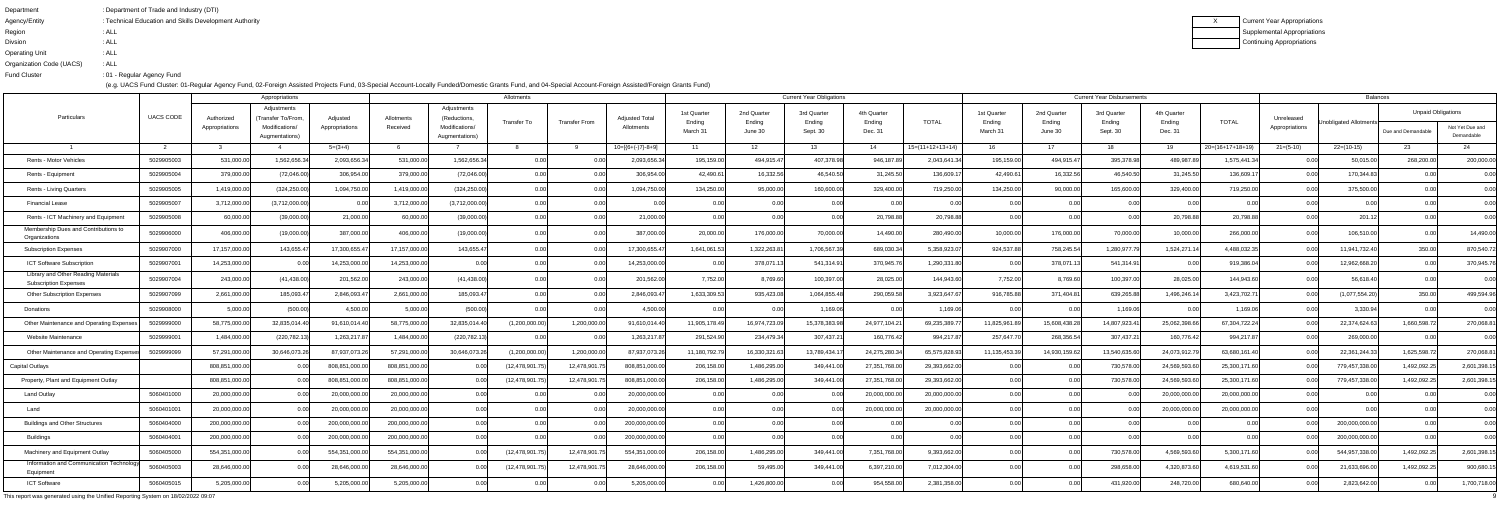| Department               | : Department of Trade and Industry (DTI)               |
|--------------------------|--------------------------------------------------------|
| Agency/Entity            | : Technical Education and Skills Development Authority |
| Region                   | : ALL                                                  |
| <b>Divsion</b>           | : ALL                                                  |
| <b>Operating Unit</b>    | : ALL                                                  |
| Organization Code (UACS) | : ALL                                                  |
| <b>Fund Cluster</b>      | :01 - Regular Agency Fund                              |
|                          |                                                        |

| Appropriations                               |                  |                              |                                                                       |                            |                        |                                                                | Allotments     |                      |                                     |                                  |                                  | <b>Current Year Obligations</b>   |                                  |                    |                                  |                                  | <b>Current Year Disbursements</b> |                                  |                    |                              | Balances               |                                                 |                               |
|----------------------------------------------|------------------|------------------------------|-----------------------------------------------------------------------|----------------------------|------------------------|----------------------------------------------------------------|----------------|----------------------|-------------------------------------|----------------------------------|----------------------------------|-----------------------------------|----------------------------------|--------------------|----------------------------------|----------------------------------|-----------------------------------|----------------------------------|--------------------|------------------------------|------------------------|-------------------------------------------------|-------------------------------|
| Particulars                                  | <b>UACS CODE</b> | Authorized<br>Appropriations | Adjustments<br>(Transfer To/From.<br>Modifications/<br>Augmentations) | Adjusted<br>Appropriations | Allotments<br>Received | Adjustments<br>(Reductions<br>Modifications/<br>Augmentations) | Transfer To    | <b>Transfer From</b> | <b>Adjusted Total</b><br>Allotments | 1st Quarter<br>Ending<br>March 3 | 2nd Quarter<br>Ending<br>June 30 | 3rd Quarter<br>Ending<br>Sept. 30 | 4th Quarter<br>Ending<br>Dec. 31 | <b>TOTAL</b>       | 1st Quarter<br>Ending<br>March 3 | 2nd Quarter<br>Ending<br>June 30 | 3rd Quarter<br>Ending<br>Sept. 30 | 4th Quarter<br>Ending<br>Dec. 31 | <b>TOTAL</b>       | Unreleased<br>Appropriations | Unobligated Allotments | <b>Unpaid Obligations</b><br>Due and Demandable | Not Yet Due and<br>Demandable |
|                                              |                  |                              |                                                                       | $5=(3+4)$                  |                        |                                                                |                |                      | $10=[(6+(-7)-8+9]$                  | 11                               | 12                               | 13                                | 14                               | $15=(11+12+13+14)$ | 16                               | 17                               | 18                                | 19                               | $20=(16+17+18+19)$ | $21 = (5-10)$                | $22=(10-15)$           | 23                                              | 24                            |
| Other Machinery and Equipment                | 5060405099       | 520,500,000.00               | 0.00                                                                  | 520,500,000.0              | 520,500,000.00         |                                                                |                |                      | 520,500,000.00                      | 0.00                             | 0.00                             |                                   | 0.00                             | 0.00               | 0.00                             | 0.00                             | 0.00                              |                                  | 0.00               |                              | 520,500,000.00         | n nn                                            | 0.00                          |
| <b>Transportation Equipment Outlay</b>       | 5060406000       | 34,500,000.00                | 0.001                                                                 | 34,500,000.0               | 34,500,000.0           |                                                                |                |                      | 34,500,000.00                       | 0.00                             | 0.00                             |                                   |                                  |                    | 0.00                             |                                  | 0.00                              |                                  |                    |                              | 34,500,000.00          |                                                 | 0.00                          |
| <b>Other Transportation Equipment</b>        | 5060406099       | 34,500,000.00                | 0.00                                                                  | 34,500,000.0               | 34,500,000.00          | 0.00                                                           |                | 0.00                 | 34,500,000.00                       | 0.00                             | 0.00                             | 0.0(                              | 0.00                             | 0.00               | 0.00                             | 0.00                             | 0.00                              |                                  | 0.00               | 0.00                         | 34,500,000.00          | 0.00                                            | 0.00                          |
| . Automatic Appropriations                   |                  | 196,865,000.0                | 18,198,249.60                                                         | 215,063,249.6              | 215,696,504.0          | (633, 254.40)                                                  | (9,942,118.45) | 9,942,118.4          | 215,063,249.6                       | 45,882,973.2                     | 48,917,142.0                     | 50,734,147.0                      | 48,824,663.2                     | 194,358,925.5      | 45,008,612.63                    | 48,437,730.02                    | 48,308,359.9                      | 51,673,144.1                     | 193,427,846.67     | 0.00                         | 20,704,324.07          | 766,805.80                                      | 164,273.06                    |
| <b>Personal Services</b>                     |                  | 196,865,000.0                | 18,198,249.60                                                         | 215,063,249.60             | 215,696,504.00         | (633, 254.40)                                                  | (9,942,118.45) | 9,942,118.45         | 215,063,249.60                      | 45,882,973.2                     | 48,917,142.01                    | 50,734,147.0                      | 48,824,663.2                     | 194,358,925.5      | 45,008,612.63                    | 48,437,730.02                    | 48,308,359.9                      | 51,673,144.1                     | 193,427,846.67     | 0.00                         | 20,704,324.0           | 766,805.80                                      | 164,273.06                    |
| Salaries and Wages                           |                  | 0.00                         | -0.00                                                                 |                            | 0.00                   |                                                                |                | 0.00                 | 0.00                                | 0.00                             | 0.00                             | 0.00                              | 0.00                             | 0.00               | 0.00                             | 0.00                             | 0.00                              | 0.00                             | 0.00               | 0.00 <sub>l</sub>            | 0.00                   | 0.00                                            | 0.00                          |
| Salaries and Wages - Regular                 | 5010101000       | 0.00                         | 0.00                                                                  | 0.00                       | 0.00                   |                                                                | 0.00           | 0.00                 | 0.00                                | 0.00                             | 0.00                             |                                   | 0.00                             | 0.00               | 0.00                             | 0.00                             | 0.00                              |                                  | 0.00               | 0.00                         | 0.00                   |                                                 | 0.00                          |
| Basic Salary - Civilian                      | 5010101001       |                              | 0.00                                                                  |                            | 0.00                   |                                                                |                |                      | 0.00                                |                                  | 0.00                             |                                   | 0.00                             |                    | 0.00                             |                                  | 0.00                              |                                  |                    |                              | 0.00                   |                                                 | 0.00                          |
| Other Compensation                           |                  | 0.00                         | 0.00                                                                  | 0.00                       | 0.00                   | n nr                                                           | 0.00           | 0.00                 | 0.00                                | 0.00                             | 0.00                             | 0.00                              | 0.00                             | 0.00               | 0.00                             | 0.00                             | 0.00                              | n nr                             | 0.00               | 0.00                         | 0.00                   | 0.OO                                            | 0.00                          |
| Year End Bonus                               | 5010214000       | 0.00 <sub>l</sub>            | 0.00                                                                  | 0.00                       | 0.00                   |                                                                |                | 0.00                 | 0.00                                | 0.00                             | 0.00                             |                                   | 0.00                             | n nr               | 0.00                             |                                  | 0.00                              |                                  | 0.00               |                              | 0.00                   |                                                 | 0.00                          |
| Bonus - Civilian                             | 5010214001       |                              |                                                                       |                            |                        |                                                                |                |                      |                                     |                                  | 0.0                              |                                   |                                  |                    | 0.0                              |                                  | n nr                              |                                  |                    |                              |                        |                                                 | 0.00                          |
| <b>Personnel Benefit Contributions</b>       |                  | 196,865,000.00               | 18,039,209.60                                                         | 214,904,209.6              | 215,537,464.0          | (633, 254.40)                                                  | (9,942,118.45) | 9,942,118.4          | 214,904,209.6                       | 45,882,973.2                     | 48,917,142.0                     | 50,734,147.0                      | 48,665,623.2                     | 194,199,885.53     | 45,008,612.63                    | 48,437,730.02                    | 48,308,359.9                      | 51,514,104.1                     | 193,268,806.67     | 0.00                         | 20,704,324.0           | 766,805.80                                      | 164,273.06                    |
| Retirement and Life Insurance Premiums       | 5010301000       | 196,865,000.00               | 18,039,209.60                                                         | 214,904,209.6              | 215,537,464.00         | (633, 254.40)                                                  | (9,942,118.45) | 9,942,118.4          | 214,904,209.60                      | 45,882,973.2                     | 48,917,142.0                     | 50,734,147.0                      | 48,665,623.2                     | 194,199,885.53     | 45,008,612.63                    | 48,437,730.02                    | 48,308,359.9                      | 51,514,104.1                     | 193,268,806.67     | 0.OO                         | 20,704,324.07          | 766,805.80                                      | 164,273.06                    |
| <b>Other Personnel Benefits</b>              |                  |                              | 159,040.00                                                            | 159,040.00                 | 159,040.00             |                                                                |                |                      | 159,040.00                          | 0.00                             | 0.00                             |                                   | 159,040.0                        | 159,040.00         | 0.00                             |                                  | n no                              | 159,040.0                        | 159,040.00         |                              |                        |                                                 | 0.00                          |
| <b>Other Personnel Benefits</b>              | 5010499000       | 0.00                         | 159,040.00                                                            | 159,040.00                 | 159,040.00             | 0.00                                                           | 0.00           | 0.00                 | 159,040.00                          | 0.00                             | 0.00                             | 0.00                              | 159,040.00                       | 159,040.00         | 0.00                             | 0.00                             | 0.00                              | 159,040.00                       | 159,040.00         | 0.00 <sub>l</sub>            | 0.00                   | 0.00                                            | 0.00                          |
| Lump-sum for Filling of Positions - Civilian | 5010499007       |                              | 159,040.00                                                            | 159,040.00                 | 159,040.00             |                                                                |                |                      | 159,040.00                          |                                  | 0.00                             |                                   | 159,040.00                       | 159,040.00         | 0.00                             |                                  | 0.00                              | 159,040.0                        | 159,040.00         | 0.00                         | 0.00                   |                                                 | 0.00                          |
| Maintenance and Other Operating Expenses     |                  |                              |                                                                       |                            | 0.0                    |                                                                |                |                      |                                     |                                  | 0.00                             |                                   |                                  |                    | 0.00                             |                                  | 0.00                              |                                  |                    |                              |                        |                                                 | 0.00                          |
| Supplies and Materials Expenses              |                  | 0.00                         | 18,473.68                                                             | 18,473.68                  | 0.00 <sub>l</sub>      | 18,473.6                                                       |                | 0.00 <sub>l</sub>    | 18,473.68                           | 0.00                             | 0.00                             | 0.00                              | 0.00                             | 0.00               | 0.00                             | 0.00                             | n no                              |                                  | 0.00               | 0.00                         | 18,473.68              | n nnl                                           | 0.00                          |
| Other Supplies and Materials Expenses        | 5020399000       | 0.00                         | 18,473.68                                                             | 18,473.68                  | 0.00 <sub>l</sub>      | 18,473.68                                                      |                | 0.00 <sub>l</sub>    | 18,473.68                           | 0.00                             | 0.00                             | 0.00                              | 0.00                             | 0.00               | 0.00                             | 0.00                             | 0.00                              |                                  | 0.00               | 0.00                         | 18,473.68              | 0.00                                            | 0.00                          |
| <b>Utility Expenses</b>                      |                  | 0.00                         | (18, 473.68)                                                          | (18, 473.68)               | 0.00                   | (18, 473.68)                                                   |                | 0.00                 | (18, 473.68)                        | 0.00                             | 0.00                             |                                   | 0.00                             | 0.00               | 0.00                             | 0.00                             | 0.00                              |                                  | 0.00               | 0.00                         | (18, 473.68)           | 0.00                                            | 0.00                          |
| <b>Water Expenses</b>                        | 5020401000       | 0.00                         | 31,615.00                                                             | 31,615.00                  | 0.00                   | 31,615.00                                                      | 0.00           | 0.00                 | 31,615.00                           | 0.00                             | 0.00                             | 0.00                              | 0.00                             | 0.00               | 0.00                             | 0.00                             | 0.00                              |                                  | 0.00               | 0.00                         | 31,615.00              | 0.00                                            | 0.00                          |
| <b>Electricity Expenses</b>                  | 5020402000       | 0.00                         | (50,088.68)                                                           | (50,088.68)                | 0.00                   | (50,088.68)                                                    |                | 0.00                 | (50,088.68)                         | 0.00                             | 0.00                             |                                   | 0.00                             | 0.00               | 0.00                             | 0.00                             | 0.00                              |                                  | 0.00               | 0.00                         | (50,088.68)            | 0.00                                            | 0.00                          |
| I. Special Purpose Fund                      |                  |                              | 174,779,308.41                                                        | 174,779,308.41             | 0.00                   | 174,779,308.4                                                  |                | 0.00                 | 174,779,308.4                       | 17,305,986.93                    | 16,090,083.99                    | 49,591,219.1                      | 81,709,678.58                    | 164,696,968.6      | 15,442,566.86                    | 17,006,742.73                    | 45,919,425.25                     | 79,515,473.1                     | 157,884,208.02     | 0.00                         | 10,082,339.80          | 1,145,514.98                                    | 5,667,245.61                  |
|                                              |                  |                              |                                                                       |                            |                        |                                                                |                |                      |                                     |                                  |                                  |                                   |                                  |                    |                                  |                                  |                                   |                                  |                    |                              |                        |                                                 |                               |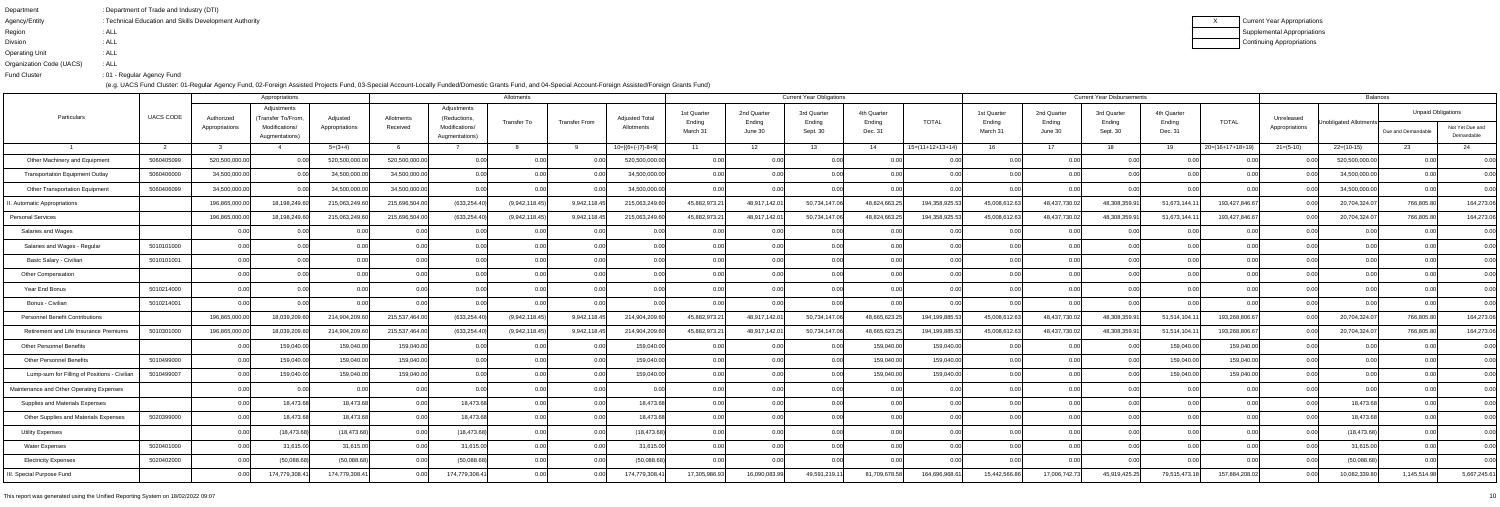| Department               | : Department of Trade and Industry (DTI)               |
|--------------------------|--------------------------------------------------------|
| Agency/Entity            | : Technical Education and Skills Development Authority |
| Region                   | : ALL                                                  |
| <b>Divsion</b>           | : ALL                                                  |
| <b>Operating Unit</b>    | : ALL                                                  |
| Organization Code (UACS) | : ALL                                                  |
| <b>Fund Cluster</b>      | :01 - Regular Agency Fund                              |
|                          |                                                        |

|                                             |                  | Appropriations    |                                   |                |                |                                  | Allotments  |                      |                       |                       |                       | <b>Current Year Obligations</b> |                       |                    |                       |                       | <b>Current Year Disbursements</b> |                       |                    |                |                        | <b>Balances</b>           |                               |
|---------------------------------------------|------------------|-------------------|-----------------------------------|----------------|----------------|----------------------------------|-------------|----------------------|-----------------------|-----------------------|-----------------------|---------------------------------|-----------------------|--------------------|-----------------------|-----------------------|-----------------------------------|-----------------------|--------------------|----------------|------------------------|---------------------------|-------------------------------|
| Particulars                                 | <b>UACS CODE</b> | Authorize         | Adjustments<br>(Transfer To/From. | Adjusted       | Allotments     | Adjustments<br>(Reductions,      | Transfer To | <b>Transfer From</b> | <b>Adjusted Total</b> | 1st Quarter<br>Ending | 2nd Quarter<br>Ending | 3rd Quarter<br>Ending           | 4th Quarter<br>Ending | <b>TOTAL</b>       | 1st Quarter<br>Ending | 2nd Quarter<br>Ending | 3rd Quarter<br>Ending             | 4th Quarter<br>Ending | <b>TOTAL</b>       | Unreleased     | Unobligated Allotments | <b>Unpaid Obligations</b> |                               |
|                                             |                  | Appropriations    | Modifications/<br>Augmentations)  | Appropriations | Received       | Modifications/<br>Augmentations) |             |                      | Allotments            | March 31              | June 30               | Sept. 30                        | Dec. 31               |                    | March 3               | June 30               | Sept. 30                          | Dec. 31               |                    | Appropriations |                        | Due and Demandable        | Not Yet Due and<br>Demandable |
|                                             |                  |                   |                                   | $5=(3+4)$      |                |                                  |             |                      | $10=[(6+(-)7)-8+9]$   | 11                    | 12                    | 13 <sup>7</sup>                 | 14                    | $15=(11+12+13+14)$ | 16                    | 17                    | 18                                | 19                    | $20=(16+17+18+19)$ | $21=(5-10)$    | $22=(10-15)$           | 23                        | 24                            |
| <b>Personal Services</b>                    |                  |                   | 174,779,308.41                    | 174,779,308.41 |                | 174,779,308.4                    | 0.00        |                      | 174,779,308.4         | 17,305,986.93         | 16,090,083.9          | 49,591,219.1                    | 81,709,678.58         | 164,696,968.6      | 15,442,566.8          | 17,006,742.7          | 45,919,425.2                      | 79,515,473.1          | 157,884,208.02     | 0.OC           | 10,082,339.80          | 1,145,514.98              | 5,667,245.61                  |
| Salaries and Wages                          |                  |                   | 21,577,809.6                      | 21,577,809.66  | 0.0            | 21,577,809.6                     | 0.00        |                      | 21,577,809.6          | 100,725.0             | 3,283,932.            | 5,827,233.8                     | 16,456,034.           | 25,667,925.6       | 100,725.00            | 3,022,306.9           | 6,050,859.3                       | 16,457,902.22         | 25,631,793.5       |                | (4,090,115.96)         | 400.00                    | 35,732.11                     |
| Salaries and Wages - Regular                | 5010101000       | 0.00 <sub>l</sub> | 20,843,926.2                      | 20,843,926.20  | 0.00           | 20,843,926.2                     | 0.00        | 0.00                 | 20,843,926.20         | 100,725.00            | 3,135,976.42          | 5,589,355.00                    | 16,107,985.7          | 24,934,042.1       | 100,725.00            | 2,915,777.2           | 5,770,856.9                       | 16,110,550.90         | 24,897,910.05      | 0.00           | (4,090,115.96)         | 400.00                    | 35,732.11                     |
| Basic Salary - Civilian                     | 5010101001       |                   | 20,843,926.20                     | 20,843,926.20  |                | 20,843,926.2                     | 0.00        |                      | 20,843,926.20         | 100,725.00            | 3,135,976.42          | 5,589,355.0                     | 16,107,985.7          | 24,934,042.1       | 100,725.00            | 2,915,777.2           | 5,770,856.9                       | 16,110,550.90         | 24,897,910.05      | 0.OC           | (4,090,115.96)         | 400.00                    | 35,732.11                     |
| Salaries and Wages - Casual/Contractual     | 5010102000       |                   | 733,883.4                         | 733,883.4      | 0.00           | 733,883.4                        | 0.00        |                      | 733,883.4             | . റ റ                 | 147,955.7             | 237,878.8                       | 348,048.8             | 733,883.46         | 0.00                  | 106,529.7             | 280,002.40                        | 347,351.3             | 733,883.46         | 0.00           | 0.00                   |                           | 0.00                          |
| <b>Other Compensation</b>                   |                  |                   | 5,941,014.5                       | 5,941,014.53   | 0.00           | 5,941,014.5                      | 0.00        | _0.00l               | 5,941,014.53          | 6,000.00              | 554,966.0             | 252,000.00                      | 5,429,412.17          | 6,242,378.17       | 6,000.00              | 554,966.00            | 252,000.00                        | 5,307,469.1           | 6,120,435.13       | 0.00           | (301, 363.64)          | 74,129.02                 | 47,814.02                     |
| Personal Economic Relief Allowance (PER/    | 5010201000       | 0.00              | 1,021,381.82                      | 1,021,381.82   |                | 1,021,381.8                      | 0.00        |                      | 1,021,381.82          | 6,000.00              | 144,000.0             | 222,000.00                      | 890,745.46            | 1,262,745.46       | 6,000.00              | 144,000.00            | 222,000.00                        | 890,745.46            | 1,262,745.46       | 0.00           | (241, 363.64)          |                           | 0.00                          |
| PERA - Civilian                             | 5010201001       |                   | 1,021,381.8                       | 1,021,381.8    | 0.0            | 1,021,381.8                      | 0.00        |                      | 1,021,381.82          | 6,000.00              | 144,000.0             | 222,000.00                      | 890,745.46            | 1,262,745.46       | 6,000.00              | 144,000.0             | 222,000.0                         | 890,745.46            | 1,262,745.46       | 0.00           | (241, 363.64)          |                           | 0.00                          |
| Representation Allowance (RA)               | 5010202000       | 0.00 <sub>l</sub> | 5,000.00                          | 5,000.00       | 0.00           | 5,000.00                         | 0.00        | 0.00                 | 5,000.00              | 0.00                  | 5,000.00              | 15,000.00                       | 15,000.00             | 35,000.00          | 0.00                  | 5,000.00              | 15,000.00                         | 15,000.00             | 35,000.00          | 0.00           | (30,000.00)            | 0 U U                     | 0.00                          |
| Transportation Allowance (TA)               | 5010203000       | 0.001             | 5,000.00                          | 5,000.00       | 0 <sub>0</sub> | 5,000.0                          | 0.00        |                      | 5,000.00              | 0.00                  | 5,000.0               | 15,000.00                       | 15,000.00             | 35,000.00          | 0.00                  | 5,000.00              | 15,000.00                         | 15,000.00             | 35,000.00          | 0.00           | (30,000.00)            |                           | 0.00                          |
| Transportation Allowance (TA)               | 5010203001       |                   | 5,000.00                          | 5,000.00       |                | 5,000.0                          |             |                      | 5,000.00              |                       | 5,000.0               | 15,000.00                       | 15,000.00             | 35,000.00          | 0.00                  | 5,000.00              | 15,000.0                          | 15,000.00             | 35,000.00          | 0.00           | (30,000.00)            |                           | 0.00                          |
| Clothing/Uniform Allowance                  | 5010204000       | 0.00              | 156,000.0                         | 156,000.0      | 0.00           | 156,000.0                        | 0.00        | 0.00                 | 156,000.00            | 0.00                  | 84,000.0              | 0.00                            | 72,000.00             | 156,000.00         | 0.00                  | 84,000.00             | 0.00                              | 72,000.00             | 156,000.00         | 0.00           | 0.00                   |                           | 0.00                          |
| Clothing/Uniform Allowance - Civilian       | 5010204001       |                   | 156,000.00                        | 156,000.00     |                | 156,000.00                       |             |                      | 156,000.00            |                       | 84,000.0              | 0.00                            | 72,000.00             | 156,000.00         | 0.00                  | 84,000.00             | 0.00                              | 72,000.00             | 156,000.00         | 0.00           | 0.00                   |                           | 0.00                          |
| Productivity Incentive Allowance (PIA)      | 5010208000       | n nr              | 38,500.0                          | 38,500.00      | 0 <sub>0</sub> | 38,500.0                         | 0.00        |                      | 38,500.00             | 0.00                  |                       |                                 | 38,500.00             | 38,500.00          | 0.00                  |                       | 0.0                               | 38,500.00             | 38,500.00          |                | 0.00                   |                           | 0.00                          |
| Productivity Incentive Allowance - Civilian | 5010208001       | 0.00              | 38,500.00                         | 38,500.00      | 0.00           | 38,500.0                         | 0.00        | 0.00                 | 38,500.00             | 0.00                  | 0.00                  | 0.00                            | 38,500.00             | 38,500.00          | 0.00                  | 0.00                  | 0.00                              | 38,500.00             | 38,500.00          | 0.00           | 0.00                   |                           | 0.00                          |
| Overtime and Night Pay                      | 5010213000       | 0.001             | 120,245.1                         | 120,245.1      | 0.00           | 120,245.                         | 0.00        |                      | 120,245.1             | 0.00                  |                       |                                 | 120,245.1             | 120,245.11         | 0.00                  |                       | 0 <sub>0</sub>                    | 46,116.09             | 46,116.09          | 0.00           | 0.00                   | 74,129.02                 | 0.00                          |
| Overtime Pay                                | 5010213001       |                   | 120,245.1                         | 120,245.1      |                | 120,245.1                        | 0.00        |                      | 120,245.1             |                       |                       |                                 | 120,245.              | 120,245.11         | 0.00                  |                       |                                   | 46,116.0              | 46,116.09          |                |                        | 74,129.02                 | 0.00                          |
| Year End Bonus                              | 5010214000       | 0.00 <sub>l</sub> | 3,482,921.6                       | 3,482,921.60   | 0.00           | 3,482,921.6                      | 0.00        | 0.00                 | 3,482,921.60          | 0.00                  |                       | 0.00                            | 3,482,921.60          | 3,482,921.60       | 0.00                  | 0.00                  | 0.00                              | 3,435,107.58          | 3,435,107.58       | 0.00           | 0.00                   | n nr                      | 47,814.02                     |
| Bonus - Civilian                            | 5010214001       | 0.00              | 3,482,921.60                      | 3,482,921.60   | 0.001          | 3,482,921.60                     | 0.00        | _0.00l               | 3,482,921.60          | 0.00                  | 0.00                  | 0.00                            | 3,482,921.60          | 3,482,921.60       | 0.00                  |                       | 0.00                              | 3,435,107.58          | 3,435,107.58       | 0.00           | 0.00                   | 0.00                      | 47,814.02                     |
| Cash Gift                                   | 5010215000       | 0.00              | 395,000.00                        | 395,000.00     | 0.00           | 395,000.00                       | 0.00        | _0.00l               | 395,000.00            | 0.00                  |                       | 0.00                            | 395,000.00            | 395,000.00         | 0.00                  |                       | 0.00                              | 395,000.00            | 395,000.00         | 0.00           | 0.00                   |                           | 0.00                          |
| Cash Gift - Civilian                        | 5010215001       | 0.00              | 395,000.00                        | 395,000.00     | 0.00           | 395,000.00                       | 0.00        | 0.00                 | 395,000.00            | 0.00                  | 0.00                  | 0.00                            | 395,000.00            | 395,000.00         | 0.00                  | 0.00                  | 0.00                              | 395,000.00            | 395,000.00         | 0.00           | 0.00                   |                           | 0.00                          |
| Mid-Year Bonus - Civilian                   | 5010216000       | 0.00              | 316,966.00                        | 316,966.00     | 0.00           | 316,966.00                       | 0.00        | 0.001                | 316,966.00            | 0.00                  | 316,966.00            | 0.00                            | 0.O                   | 316,966.00         | 0.00                  | 316,966.00            | 0.00                              | 0.00                  | 316,966.00         | 0.00           | 0.00                   |                           | 0.00                          |
| Mid-Year Bonus - Civilian                   | 5010216001       | 0.00              | 316,966.00                        | 316,966.00     |                | 316,966.0                        | 0.00        | 0.00                 | 316,966.00            | 0.00                  | 316,966.00            | 0.00                            | 0.00                  | 316,966.00         | 0.00                  | 316,966.00            | 0.00                              | 0.00                  | 316,966.00         | 0.00           | 0.00                   |                           | 0.00                          |
|                                             |                  |                   |                                   |                |                |                                  |             |                      |                       |                       |                       |                                 |                       |                    |                       |                       |                                   |                       |                    |                |                        |                           |                               |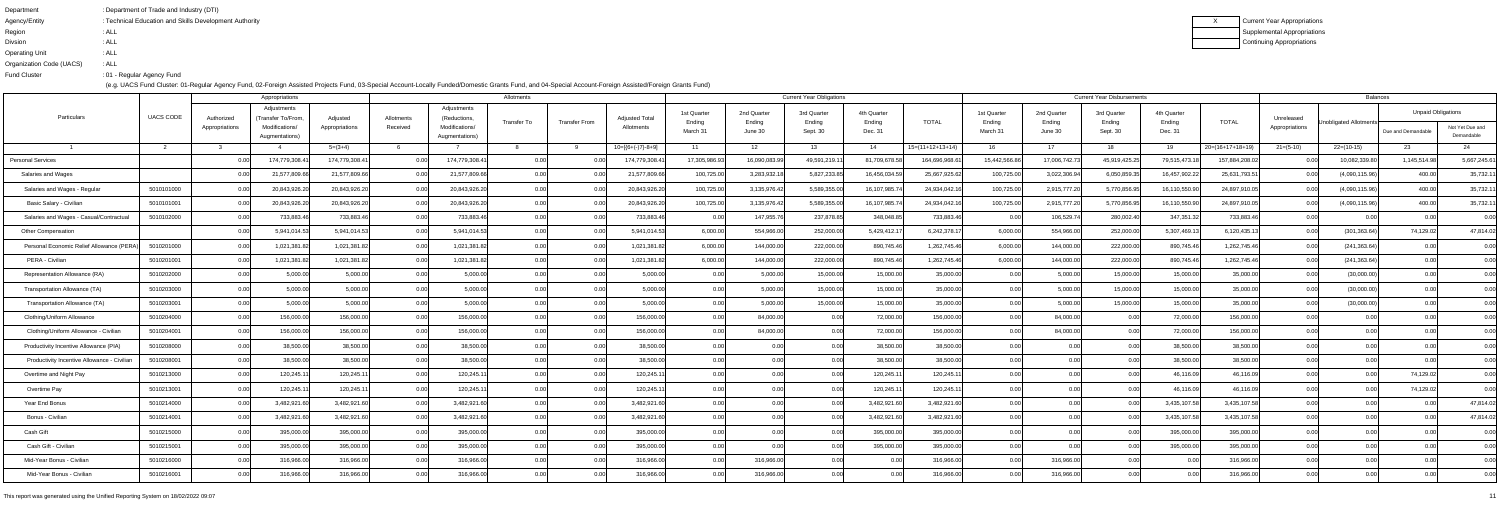| : Department of Trade and Industry (DTI)               |
|--------------------------------------------------------|
| : Technical Education and Skills Development Authority |
| : ALL                                                  |
| : ALL                                                  |
| : ALL                                                  |
| : ALL                                                  |
| :01 - Regular Agency Fund                              |
|                                                        |

|                                                     |                  |                              | Appropriations                                                        |                            |                        |                                                                | Allotments        |                      |                                     |                                   |                                  | <b>Current Year Obligations</b>   |                                  |                    |                                  |                                  | <b>Current Year Disbursements</b> |                                  |                    |                              | <b>Balances</b>        |                                                 |                               |
|-----------------------------------------------------|------------------|------------------------------|-----------------------------------------------------------------------|----------------------------|------------------------|----------------------------------------------------------------|-------------------|----------------------|-------------------------------------|-----------------------------------|----------------------------------|-----------------------------------|----------------------------------|--------------------|----------------------------------|----------------------------------|-----------------------------------|----------------------------------|--------------------|------------------------------|------------------------|-------------------------------------------------|-------------------------------|
| Particulars                                         | <b>UACS CODE</b> | Authorized<br>Appropriations | Adjustments<br>(Transfer To/From.<br>Modifications/<br>Augmentations) | Adjusted<br>Appropriations | Allotments<br>Received | Adjustments<br>(Reductions<br>Modifications/<br>Augmentations) | Transfer To       | <b>Transfer From</b> | <b>Adjusted Total</b><br>Allotments | 1st Quarter<br>Ending<br>March 31 | 2nd Quarter<br>Ending<br>June 30 | 3rd Quarter<br>Ending<br>Sept. 30 | 4th Quarter<br>Ending<br>Dec. 31 | <b>TOTAL</b>       | 1st Quarter<br>Ending<br>March 3 | 2nd Quarter<br>Ending<br>June 30 | 3rd Quarter<br>Ending<br>Sept. 30 | 4th Quarter<br>Ending<br>Dec. 31 | <b>TOTAL</b>       | Unreleased<br>Appropriations | Unobligated Allotments | <b>Unpaid Obligations</b><br>Due and Demandable | Not Yet Due and<br>Demandable |
|                                                     |                  |                              |                                                                       | $5=(3+4)$                  |                        |                                                                |                   |                      | $10=[(6+(-7)-8+9]$                  | 11                                | 12                               | 13                                | 14                               | $15=(11+12+13+14)$ | 16                               | 17 <sub>1</sub>                  | 18                                | - 19                             | $20=(16+17+18+19)$ | $21 = (5-10)$                | $22=(10-15)$           | 23                                              | 24                            |
| Other Bonuses and Allowances                        | 5010299000       | 0.00                         | 400,000.00                                                            | 400,000.00                 | 0.00                   | 400,000.0                                                      |                   |                      | 400,000.0                           | 0.00                              | 0.00                             |                                   | 400,000.0                        | 400,000.00         | 0.00                             | 0.00                             | 0.00                              | 400,000.0                        | 400,000.00         | 0.00                         | 0.00                   | 0.00                                            | 0.00                          |
| Productivity Enhancement Incentive - Civilian       | 5010299012       |                              | 400,000.00                                                            | 400,000.00                 | 0.00                   | 400,000.0                                                      |                   |                      | 400,000.00                          | 0.00                              | 0.00                             |                                   | 400,000.00                       | 400,000.00         | 0.00                             | 0.00                             | 0.00                              | 400,000.00                       | 400,000.00         | 0.00                         | 0.00                   | 0.00                                            | 0.00                          |
| <b>Personnel Benefit Contributions</b>              |                  |                              | 510,276.1                                                             | 510,276.12                 | 0.00 <sub>l</sub>      | 510,276.1                                                      | 0.00              |                      | 510,276.1                           | 2,110.86                          | 53,510.00                        | 136,108.8                         | 403,327.69                       | 595,057.39         | 2,110.86                         | 50,569.44                        | 138,508.84                        | 402,441.6                        | 593,630.77         | 0.00                         | (84, 781.27)           | 100.00                                          | 1,326.62                      |
| Pag-IBIG Contributions                              | 5010302000       | 0.00                         | 52,100.00                                                             | 52,100.00                  | 0.00                   | 52,100.0                                                       |                   | 0.00                 | 52,100.00                           | 300.00                            | 7,400.00                         | 14,300.0                          | 42,300.00                        | 64,300.00          | 300.00                           | 7,000.00                         | 14,800.00                         | 42,200.00                        | 64,300.00          | 0.00                         | (12,200.00)            | 0.00                                            | 0.00                          |
| Pag-IBIG - Civilian                                 | 5010302001       | 0.00                         | 52,100.00                                                             | 52,100.00                  | 0.00                   | 52,100.0                                                       | 0.00              |                      | 52,100.00                           | 300.00                            | 7,400.00                         | 14,300.0                          | 42,300.00                        | 64,300.00          | 300.00                           | 7,000.00                         | 14,800.00                         | 42,200.00                        | 64,300.00          | 0.00                         | (12,200.00)            | 0.00                                            | 0.00                          |
| PhilHealth Contributions                            | 5010303000       |                              | 406,076.12                                                            | 406,076.12                 | 0.00 <sub>l</sub>      | 406,076.1                                                      | 0.00              | 0.00                 | 406,076.1                           | 1,510.86                          | 38,710.00                        | 107,508.8                         | 318,827.69                       | 466,557.39         | 1,510.86                         | 38,269.44                        | 107,508.84                        | 318,541.63                       | 465,830.77         | 0.00                         | (60, 481.27)           | 0.00 <sub>l</sub>                               | 726.62                        |
| PhilHealth - Civilian                               | 5010303001       | 0.00                         | 406,076.12                                                            | 406,076.12                 | 0.00                   | 406,076.1                                                      |                   | 0.00                 | 406,076.1                           | 1,510.86                          | 38,710.00                        | 107,508.8                         | 318,827.69                       | 466,557.39         | 1,510.86                         | 38,269.44                        | 107,508.84                        | 318,541.6                        | 465,830.77         | 0.00                         | (60, 481.27)           | 0.00                                            | 726.62                        |
| Employees Compensation Insurance Premiums<br>(ECIP) | 5010304000       |                              | 52,100.00                                                             | 52,100.00                  | 0.00                   | 52,100.0                                                       |                   |                      | 52,100.00                           | 300.00                            | 7,400.00                         | 14,300.0                          | 42,200.00                        | 64,200.00          | 300.00                           | 5,300.00                         | 16,200.00                         | 41,700.00                        | 63,500.00          | 0.00                         | (12, 100.00)           | 100.00                                          | 600.00                        |
| ECIP - Civilian                                     | 5010304001       |                              | 52,100.00                                                             | 52,100.00                  | 0.00                   | 52,100.0                                                       | 0.00              | 0.00                 | 52,100.00                           | 300.00                            | 7,400.00                         | 14,300.0                          | 42,200.00                        | 64,200.00          | 300.00                           | 5,300.00                         | 16,200.00                         | 41,700.00                        | 63,500.00          | 0.00                         | (12, 100.00)           | 100.00                                          | 600.00                        |
| <b>Other Personnel Benefits</b>                     |                  |                              | 146,750,208.1                                                         | 146,750,208.1              | 0.00                   | 146,750,208.1                                                  |                   |                      | 146,750,208.                        | 17,197,151.0                      | 12,197,675.8                     | 43,375,876.42                     | 59,420,904.1                     | 132, 191, 607. 43  | 15,333,731.00                    | 13,378,900.3                     | 39,478,057.06                     | 57,347,660.2                     | 125,538,348.6      | 0.00                         | 14,558,600.67          | 1,070,885.96                                    | 5,582,372.86                  |
| Terminal Leave Benefits                             | 5010403000       |                              | 59,127,035.40                                                         | 59,127,035.40              | 0.001                  | 59,127,035.4                                                   | 0.00              |                      | 59,127,035.4                        | 15,734,343.                       | 8,798,346.99                     | 14,695,534.                       | 13,950,687.                      | 53,178,912.5       | 13,871,823.6                     | 9,979,271.53                     | 14,849,708.0                      | 12,895,731.5                     | 51,596,534.84      | 0.00                         | 5,948,122.8            | 1,016,121.22                                    | 566,256.45                    |
| Terminal Leave Benefits - Civilian                  | 5010403001       |                              | 59,127,035.40                                                         | 59,127,035.40              | 0.00 <sub>l</sub>      | 59,127,035.4                                                   | 0.00              | 0.00                 | 59,127,035.40                       | 15,734,343.7                      | 8,798,346.99                     | 14,695,534.5                      | 13,950,687.2                     | 53,178,912.5       | 13,871,823.65                    | 9,979,271.53                     | 14,849,708.09                     | 12,895,731.5                     | 51,596,534.84      | 0.00                         | 5,948,122.89           | 1,016,121.22                                    | 566,256.45                    |
| <b>Other Personnel Benefits</b>                     | 5010499000       |                              | 87,623,172.70                                                         | 87,623,172.70              | 0.00                   | 87,623,172.7                                                   | 0.00              |                      | 87,623,172.7                        | 1,462,807.3                       | 3,399,328.82                     | 28,680,341.                       | 45,470,216.89                    | 79,012,694.92      | 1,461,907.35                     | 3,399,628.82                     | 24,628,348.97                     | 44,451,928.63                    | 73,941,813.77      | 0.00                         | 8,610,477.78           | 54,764.74                                       | 5,016,116.41                  |
| Lump-sum for Compensation Adjustment                | 5010499006       | 0.00                         | 2,170,225.09                                                          | 2,170,225.09               | 0.00                   | 2,170,225.0                                                    | 0.00              | 0.00                 | 2,170,225.09                        | 0.00                              | 1,326,885.1                      | 77,067.2                          | 747,726.56                       | 2,151,679.00       | 0.00                             | 1,326,885.1                      | 77,067.25                         | 747,726.5                        | 2,151,679.00       | 0.00                         | 18,546.09              | 0.00                                            | 0.00                          |
| Lump-sum for Filling of Positions - Civilian        | 5010499007       |                              | 74,383,857.9                                                          | 74,383,857.9               | 0.00                   | 74,383,857.9                                                   | 0.00              | 0.00                 | 74,383,857.9                        | 137,260.53                        | 1,472,587.46                     | 26,955,015.1                      | 37,253,760.50                    | 65,818,623.64      | 136,360.53                       | 1,472,887.46                     | 22,903,022.26                     | 36,440,298.6                     | 60,952,568.94      | 0.00                         | 8,565,234.32           | 0.00                                            | 4,866,054.70                  |
| Lump-sum for Personnel Services                     | 5010499009       |                              | 891,000.00                                                            | 891,000.00                 | 0.00                   | 891,000.0                                                      | 0.00              |                      | 891,000.00                          | 0.00                              | 0.00                             |                                   | 891,000.00                       | 891,000.00         | 0.00                             | 0.00                             | 0.0                               | 891,000.00                       | 891,000.00         | 0.00                         | 0.00                   | 0.00                                            | 0.00                          |
| Loyalty Award - Civilian                            | 5010499015       | 0.00                         | 20,000.00                                                             | 20,000.00                  | 0.00                   | 20,000.0                                                       |                   |                      | 20,000.00                           | 0.00                              | 0.00                             | 20,000.0                          | 0.00                             | 20,000.00          | 0.00                             | 0.00                             | 20,000.00                         | 0.00                             | 20,000.00          | 0.00                         | 0.00                   | 0.00                                            | 0.00                          |
| <b>Other Personnel Benefits</b>                     | 5010499099       |                              | 10,158,089.65                                                         | 10,158,089.6               |                        | 10,158,089.6                                                   |                   |                      | 10,158,089.6                        | 1,325,546.82                      | 599,856.1                        | 1,628,259.4                       | 6,577,729.83                     | 10,131,392.28      | 1,325,546.82                     | 599,856.1                        | 1,628,259.46                      | 6,372,903.38                     | 9,926,565.83       | 0.00                         | 26,697.3               | 54,764.74                                       | 150,061.7                     |
| <b>GRAND TOTAL</b>                                  |                  | 14,661,221,000.00            | 281,318,679.00                                                        | 14,942,539,679.00          | 14,656,444,755.00      | 180,781,666.0                                                  | (8,461,813,824.59 | 8,461,353,082.59     | 14,836,765,679.00                   | 935,305,709.65                    | 4,724,562,537.                   | 3,159,334,935.3                   | 4,066,762,407.2                  | 12,885,965,589.29  | 817,473,456.1                    | 3,566,032,384.3                  | 3,327,486,363.7                   | 2,980,410,500.5                  | 10,691,402,704.7   | 105,774,000.00               | 1,950,800,089.7        | 436,717,327.                                    | 1,757,845,557.17              |